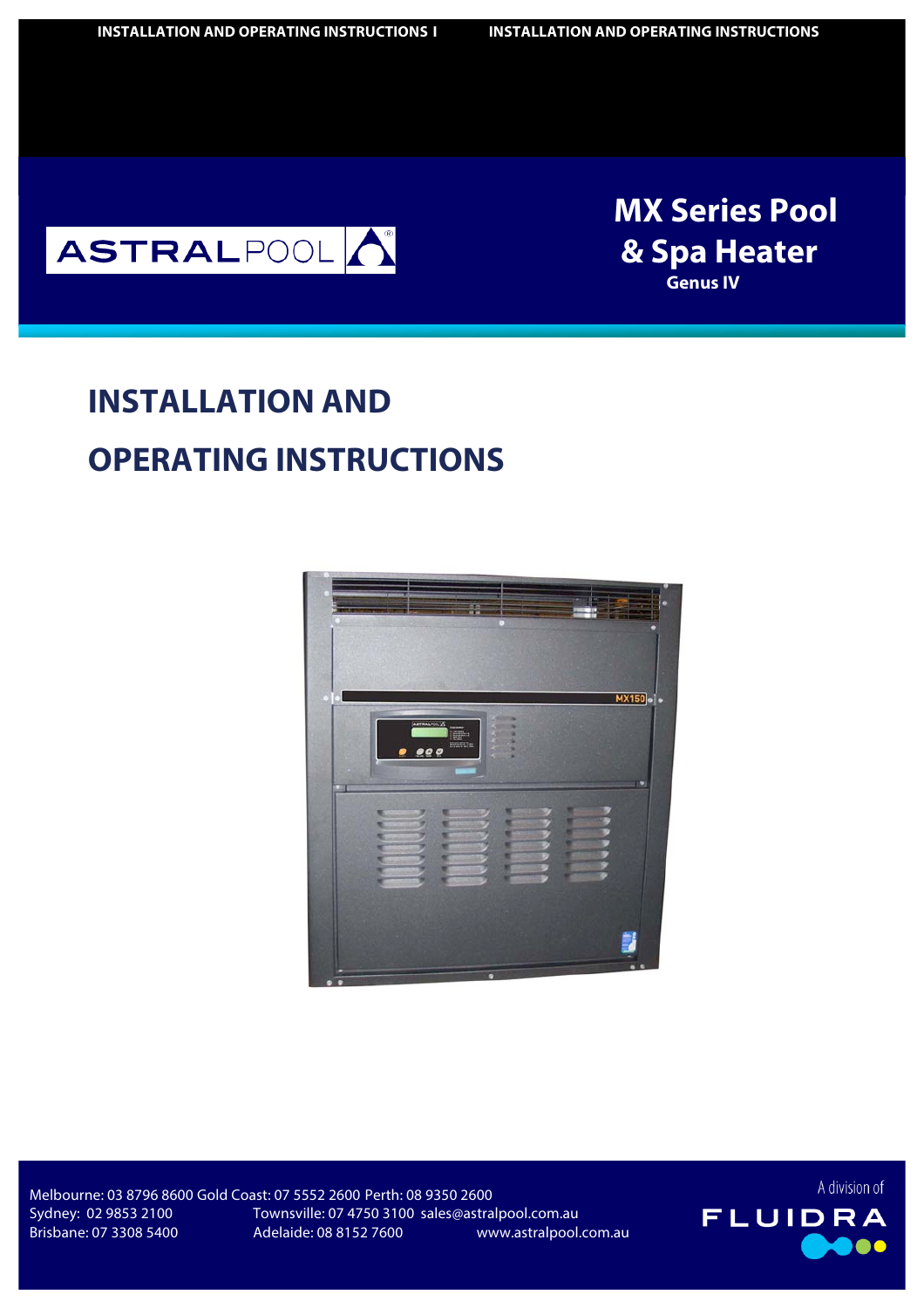# **CONTENTS**

#### **Introduction**

|                        | Introduction                           | 3              |
|------------------------|----------------------------------------|----------------|
|                        | Notice to Installers                   | 3              |
|                        | <b>Safety Rules</b>                    | 3              |
| <b>Operation</b>       |                                        |                |
|                        | Lighting Instructions                  | 4              |
|                        | <b>Operating Instructions</b>          | 4              |
|                        | <b>Turning Gas Off</b>                 | 4              |
|                        | <b>Chemical Balance</b>                | 4              |
|                        | <b>Corrosion Prevention in Heaters</b> | 5              |
|                        | <b>Digital Thermostat Operation</b>    | 6              |
|                        | <b>Fault Indication</b>                | $\overline{7}$ |
| <b>Maintenance</b>     |                                        |                |
|                        | <b>Maintenance Instructions</b>        | 8              |
|                        | <b>Energy saving Tips</b>              | 8              |
|                        | <b>Winter Operation</b>                | 8              |
| <b>Installation</b>    |                                        |                |
|                        | <b>Flow Rates</b>                      | 9              |
|                        | <b>Water Connections</b>               | 9              |
|                        | Plumbing Diagram                       | 9              |
|                        | <b>Heater Dimensions</b>               | 10             |
|                        | Indoor Installation                    | 10             |
|                        | Ventilation                            | 11             |
|                        | Clearances                             | 12             |
|                        | <b>Electrical Connection</b>           | 12             |
|                        | <b>Gas Connection</b>                  | 12             |
|                        | Pressure Switch Adjustment             | 13             |
|                        | <b>Starting the Heater</b>             | 14             |
|                        | <b>Testing Burner Pressure</b>         | 14             |
| <b>Gas Conversion</b>  | <b>Burner Conversion</b>               | 15             |
|                        | <b>Gas Pipe Sizing Tables</b>          | 16             |
| <b>Troubleshooting</b> |                                        |                |
|                        | <b>Fault Finding and Remedies</b>      | 17             |
| <b>Wiring diagrams</b> |                                        |                |
|                        | MX Series (except MX 500)              | 18             |
|                        | MX 500 - Honeywell Ignition control    | 19             |
|                        | MX 500 - RAM Ignition Control          | 20             |
|                        |                                        |                |

## **Warranty**

| Terms and Conditions |  |
|----------------------|--|
|----------------------|--|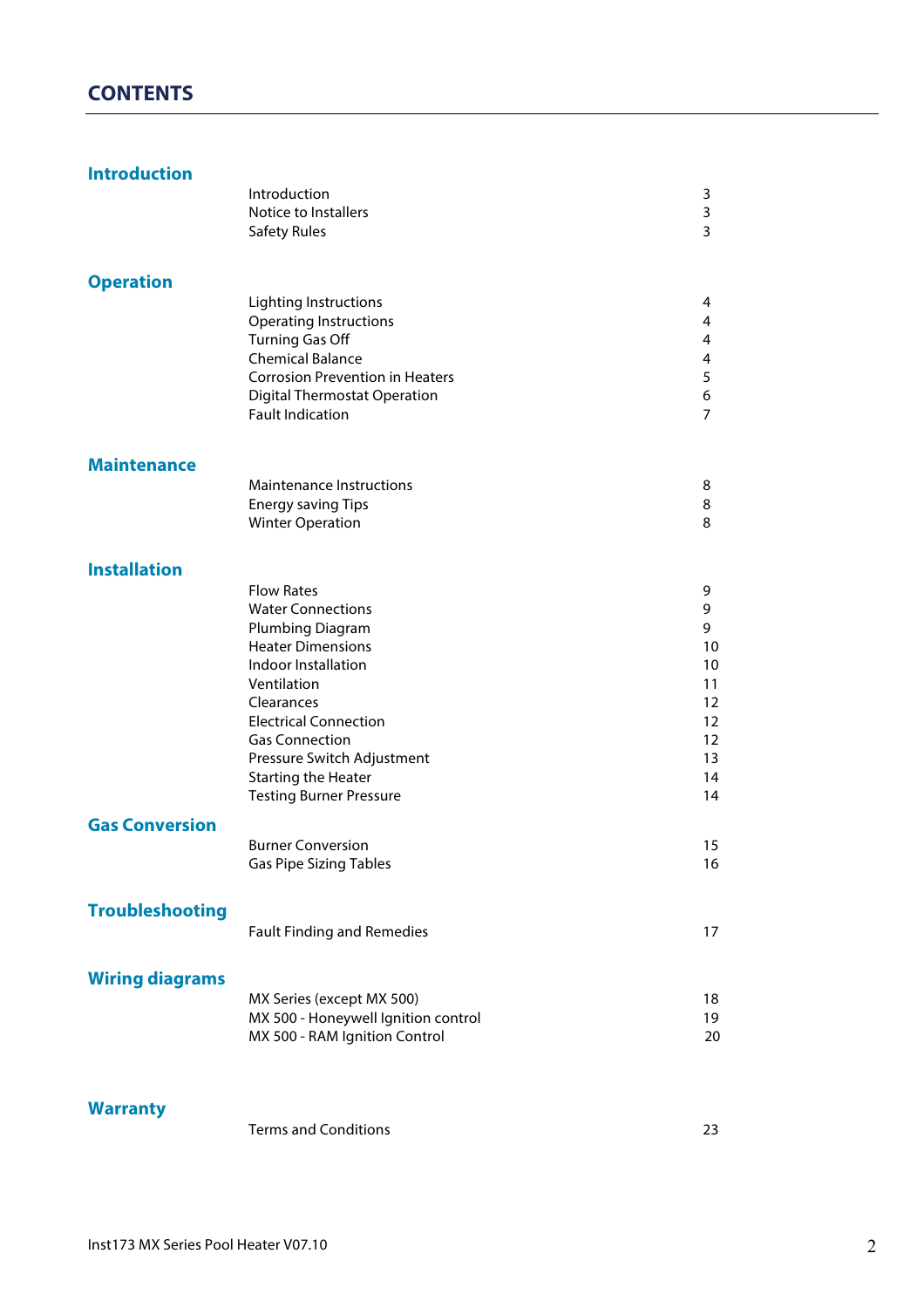Congratulations on your purchase of a Hurlcon Pool and Spa Heater. Proper installation and service of your new heating system and correct chemical maintenance of the water will ensure years of enjoyment. The Hurlcon MX Series Heater is an efficient gas fired pool and spa heater. It is equipped with features that take advantage of new technology developed exclusively by AstralPool.

The Hurlcon MX Series Pool Heater can safely be connected to PVC pipe and has a built in balanced flue for outdoor installation. It accepts high flow rates which help the heater run cooler, giving greater performance and long life. In addition, the Hurlcon MX Series Pool Heater is equipped with electronic start up and an accurate electronic thermostat to ensure ease of use and accurate temperature control. The electronic display tells at a glance the operational status of the heater.

#### **Note:**

The appliance is not intended for use by young children or infirm person without supervision. Please ensure that young children are supervised to ensure that they do not play with the appliance.

## **NOTICE TO INSTALLERS**

This appliance must be installed by an authorized person.

This appliance must be installed in accordance with the installation instructions, local gas fitting regulations, the AGA Installation Code AS5601 and any other relevant statutory authorities.

Refer to data plate for details of gas type, gas consumption and burner pressure.

# **SAFETY RULES**

- 1. Spa or hot tub water temperature should never exceed 40˚C.
- 2. Drinking of alcoholic beverages before or during spa or hot tub use can cause drowsiness which could lead to unconsciousness and subsequently result in drowning.
- 3. Pregnant women beware! Soaking in water above 38˚C can cause foetal damage during the first three months of pregnancy.
- 4. Before entering the spa or hot tub, the user should check the water temperature with an accurate thermometer, spa or hot tub thermostats may err in regulating water temperatures by as much as 2˚C.
- 5. Persons with a medical history of heart disease, circulatory problems, diabetes or blood pressure problems should obtain their physician's advice before using spas or hot tubs.
- 6. Persons taking medications which induce drowsiness, such as tranquillisers, antihistamines or anticoagulants, should not use spas or hot tubs.

**WARNING:** Should overheating occur or the gas supply fail to shut off, turn off the manual gas control valve to the appliance. Do not use this heater if any part has been under water.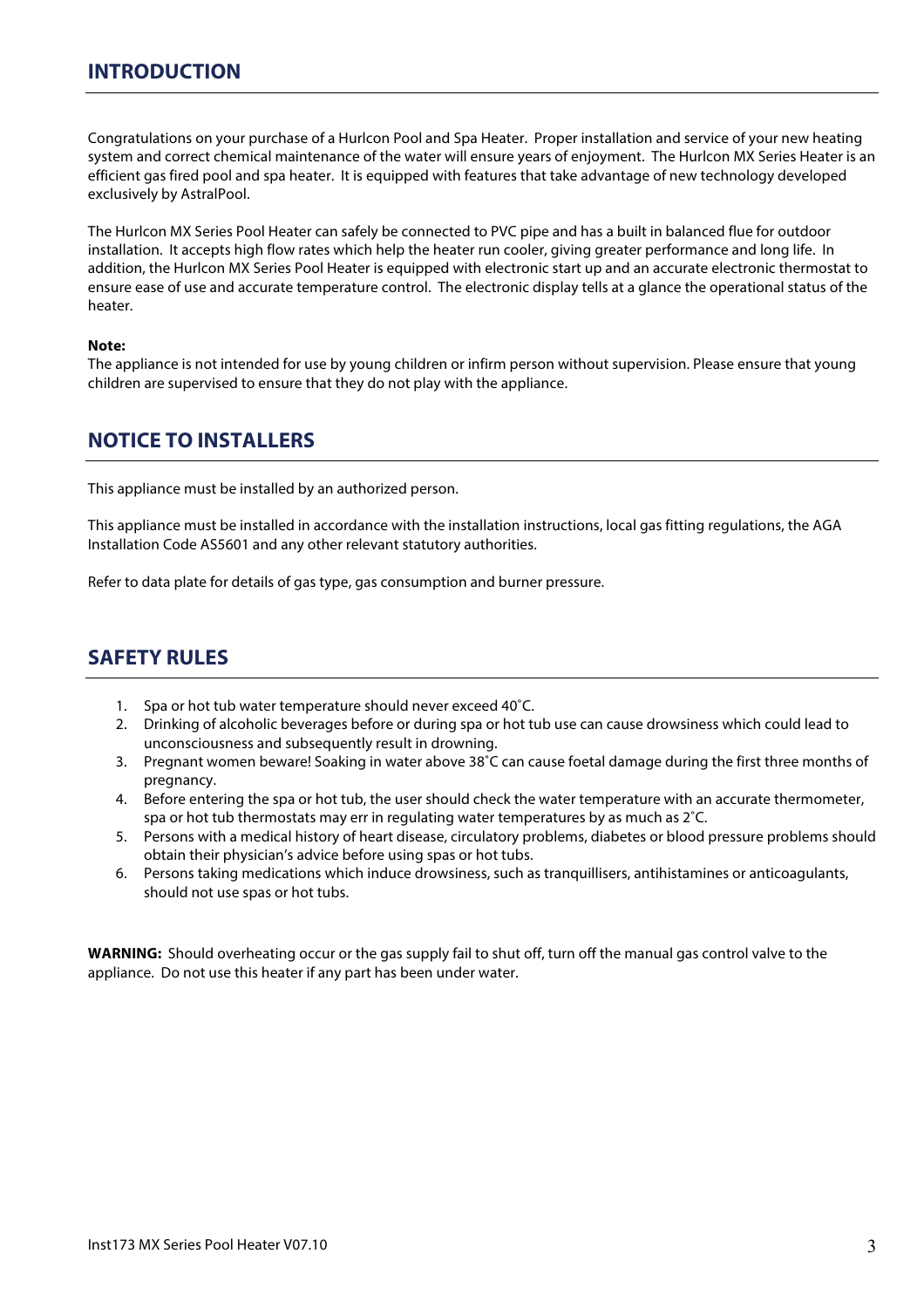## **LIGHTING INSTRUCTIONS**

#### **For your safety – read before lighting**

This appliance is equipped with an ignition device which automatically lights the pilot. Do not try to light the pilot by hand.

BEFORE OPERATING smell all around the appliance area for gas. Be sure to smell next to the floor because some gas is heavier than air and will settle on the floor.

WHAT TO DO IF YOU SMELL GAS. Do not try to light any appliance. Do not touch any electrical switch. Do not use any telephone in your building. Immediately call your gas supplier from a neighbor's house.

DO NOT PLACE ARTICLES ON OR AGAINST THIS APPLIANCE

DO NOT USE OR STORE FLAMMABLE MATERIALS NEAR THIS APPLIANCE

DO NOT SPARY AEROSOLS IN THE VICINITY OF THIS APPLIANCE WHILST IT IS IN OPERATION.

## **OPERATING INSTRUCTIONS**

- 1. STOP! Read the safety information above.
- 2. Turn off electric power to appliance.
- 3. This appliance is equipped with an ignition device which automatically lights the pilot. Do not try to light the pilot by hand.
- 4. Wait five minutes to clear out any gas. If you then smell gas, STOP! Refer to instructions above.
- 5. Turn filtration pump on.
- 6. Turn on power to the heater and press the pool/spa button to select pool or spa mode.
- 7. Set thermostat to desired setting and press ON/OFF switch to ON.
- 8. The heater will ignite in around 10 seconds.
- 9. If the appliance will not operate, follow instructions 5 to 7 above. If the appliance still does not ignite, call your service technician.

# **TO TURN GAS OFF TO APPLIANCE**

- 1. Turn off all electrical power to the appliance.
- 2. Turn off gas tap in gas line prior to heater.

# **CHEMICAL BALANCE**

It is imperative that correct chemical balance be maintained in your pool and spa water, otherwise corrosion of your heater may occur. **Corrosion of the heat exchanger voids warranty.** Your local pool shop specialist or spa retailer can advise correct chemical balance. Your water should be checked and maintained regularly by a pool water professional. As a guide the following parameters may be used.

| рH                      | 7.6 to 7.8     |
|-------------------------|----------------|
| <b>Total Alkalinity</b> | 80 to 120 ppm  |
| <b>Calcium Hardness</b> | 150 to 250 ppm |
| Salinity                | 4000ppm        |

You should test your water chemical balance at least on a weekly basis.

Excessive sanitiser can damage your heater. Chlorine should not exceed 3 ppm and bromine should not exceed 5 ppm. Salt chlorinators, especially when used on spa pools or indoor or covered pools, can easily produce excessive chlorine levels which will damage the heater internals.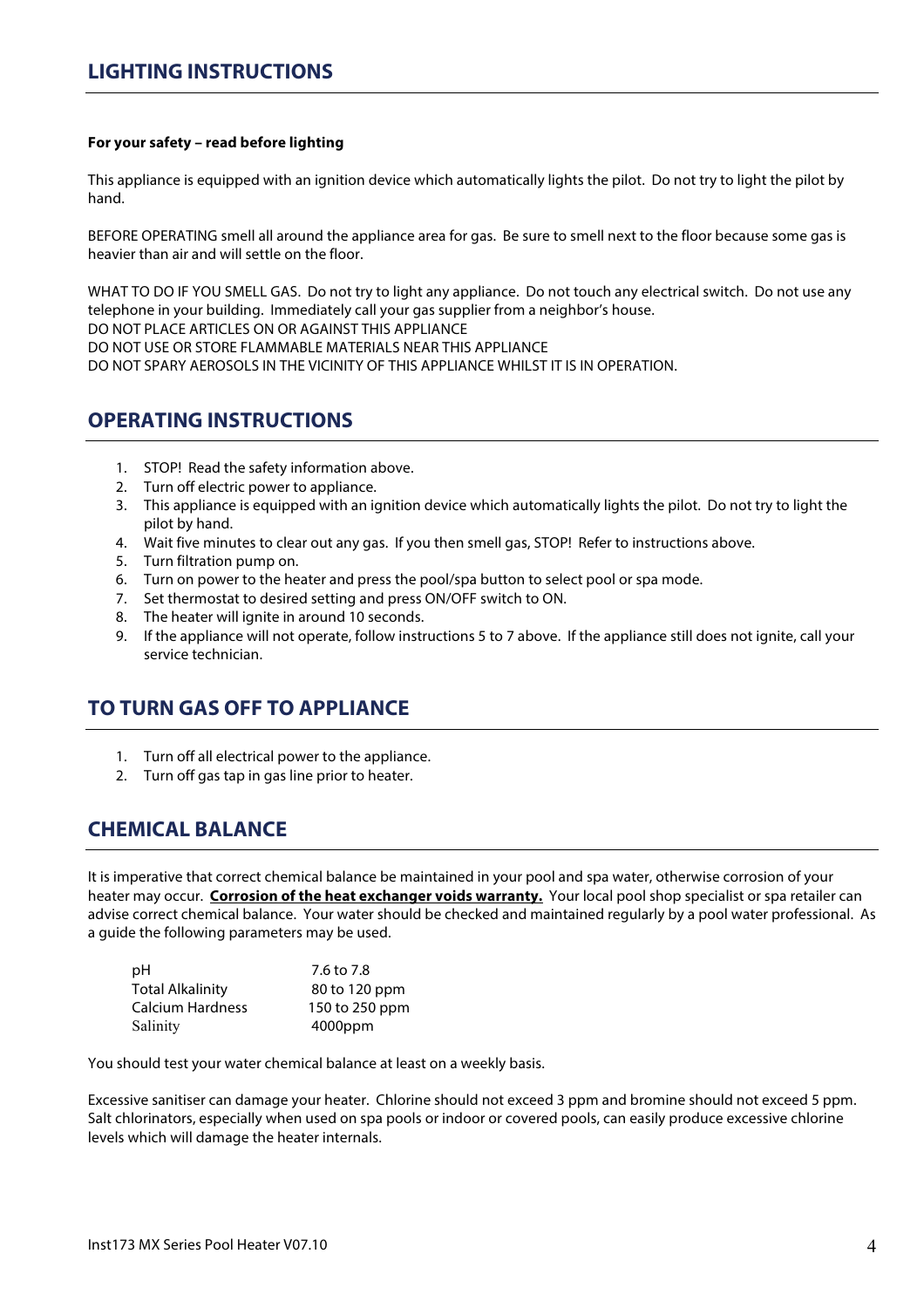# **CORROSION PREVENTION IN HEATERS**

All pool and spa heaters use copper or copper nickel to make their heat exchangers as it is the most efficient material in transferring heat from the combustion chamber into the water. The typical life expectancy of a well maintained pool/spa heater is between 8 and 15 years.

Often the same heat exchanger used in residential and commercial boilers and hot water systems will have a life expectancy of 20 years.

The addition of sanitisers (Chlorine, Bromine etc) and other water balancing and conditioning chemicals can increase the rate of wear and tear on the heat exchanger and associated parts in your heater.

There are three most common reasons for heat exchanger corrosion which can be avoided with a little care and attention.

1. **Excessive Sanitiser.** This means too much Chlorine or Bromine in the water. Be careful, if the level of Chlorine or Bromine is excessively high your test kit (and the pool shops) may not read accurately or indeed may show a nil reading. Any time a salt chlorinator is operating for extended periods, (when heating the swimming pool from cold), particularly if the weather is overcast or the pool enclosed or covered, the Chlorine level may exceed normal levels. When heating a Spa Pool, turn the chlorinator down or off for the duration of the heating period.

2. **Out of balance water.** The water balance is a combination of pH, total alkalinity, Calcium hardness and temperature. These measurements must be at the correct levels to maintain balanced water and effective sanitation of your pool. Balanced water will help prevent corrosion of your heater. Your pool shop or service professional can test and balance your water.

3. **The addition of acid to lower pH**. Acid must always be added in small quantities and spread over the pool surface evenly, not added in to the skimmer. Do not add a litre at a time; add a cupful each day to lower your pH.

4. **Never add chemicals to skimmer** - dilute and circulate as far away as possible from skimmer.

If you have a **salt chlorinated** INDOOR pool or COVERED pool be very careful of the level of Chlorine being produced. If you use a salt chlorinated spa be very careful of the level of Chlorine as the Chlorinator is usually sized for the pool and therefore should be switched off when heating the spa. Leaving the chlorinator on can raise the chlorine level very rapidly in a small volume of water.

These comments are intended as a guide only and are not definitive answers or recommendations on pool water chemistry. Hurlcon's intention is to provide a little understanding of the potential problems of water chemistry and the dangers of corrosion to heaters (and other pool equipment and fittings).

You should always seek the advice of your local pool shop professional and provide him with as much information and feedback as possible when analysing your pool and spa water and obviously be sure to tell him you have a heater connected to the system even though it may not be in constant use.

YOUR WATER SHOULD BE ADJUSTED & BALANCED PRIOR TO ANY CORRODED PARTS BEING REPLACED.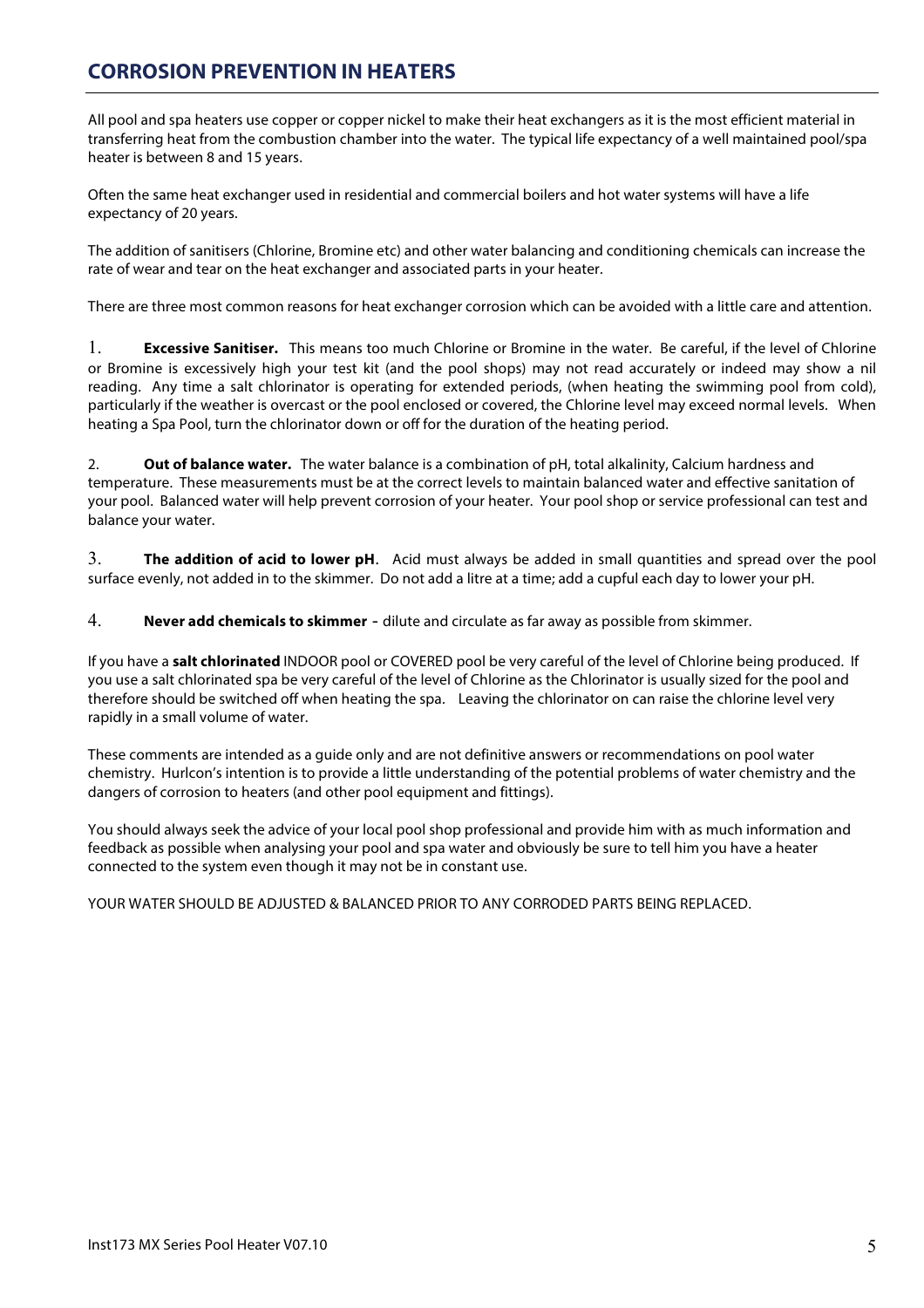| <b>HURLCON</b><br>ON/OFF<br>COOL<br>POOL/SPA<br><b>WARM</b> |  |  |                |
|-------------------------------------------------------------|--|--|----------------|
|                                                             |  |  |                |
|                                                             |  |  |                |
|                                                             |  |  | <b>HURLCON</b> |

# **DESCRIPTION**

The sophisticated digital thermostat provides temperature read out, set point temperature and operating status of the heater. The electronic display indicates the operational status of the heater and any fault conditions.

## **TEMPERATURE DISPLAY**

The temperature display indicates water temperature in the inlet of the heater. Therefore the pump must be operating for an accurate pool or spa water temperature to be displayed.

Comfortable pool temperature is between 26˚C and 30˚C. Normal spa temperature is between 36˚C and 38˚C. To select your desired temperature press the up or down button repeatedly until the desired temperature is reached.

To prevent rapid cycling of the heater, the thermostat has an inbuilt time delay which prevents the heater from turning on for two minutes after the set point has been reached. If the time delay is activated, the symbol "L" will be displayed. This is part of normal operation.

The thermostat can be set to temperatures between 10˚C and 40˚C. It also incorporates several safety features including a 45˚C high limit function to prevent overheating of the pool or spa. On simultaneous shut down of the circulating pump and heater, the water within the heater may exceed 45˚C for a short period. If the pump and heater are restarted during this period, the thermostat will go into a standby mode and prevent the heater from relighting until the temperature within the heater has dropped below the set temperature.

Should the thermostat fail to stop the heater at the set point or at  $40^{\circ}$ C, there are three temperature limiting safety devices designed to lock the heater out and prevent further heating. A lock out condition is indicated by the symbols F1 or F2. To reset a lock out condition, turn the power off for five seconds.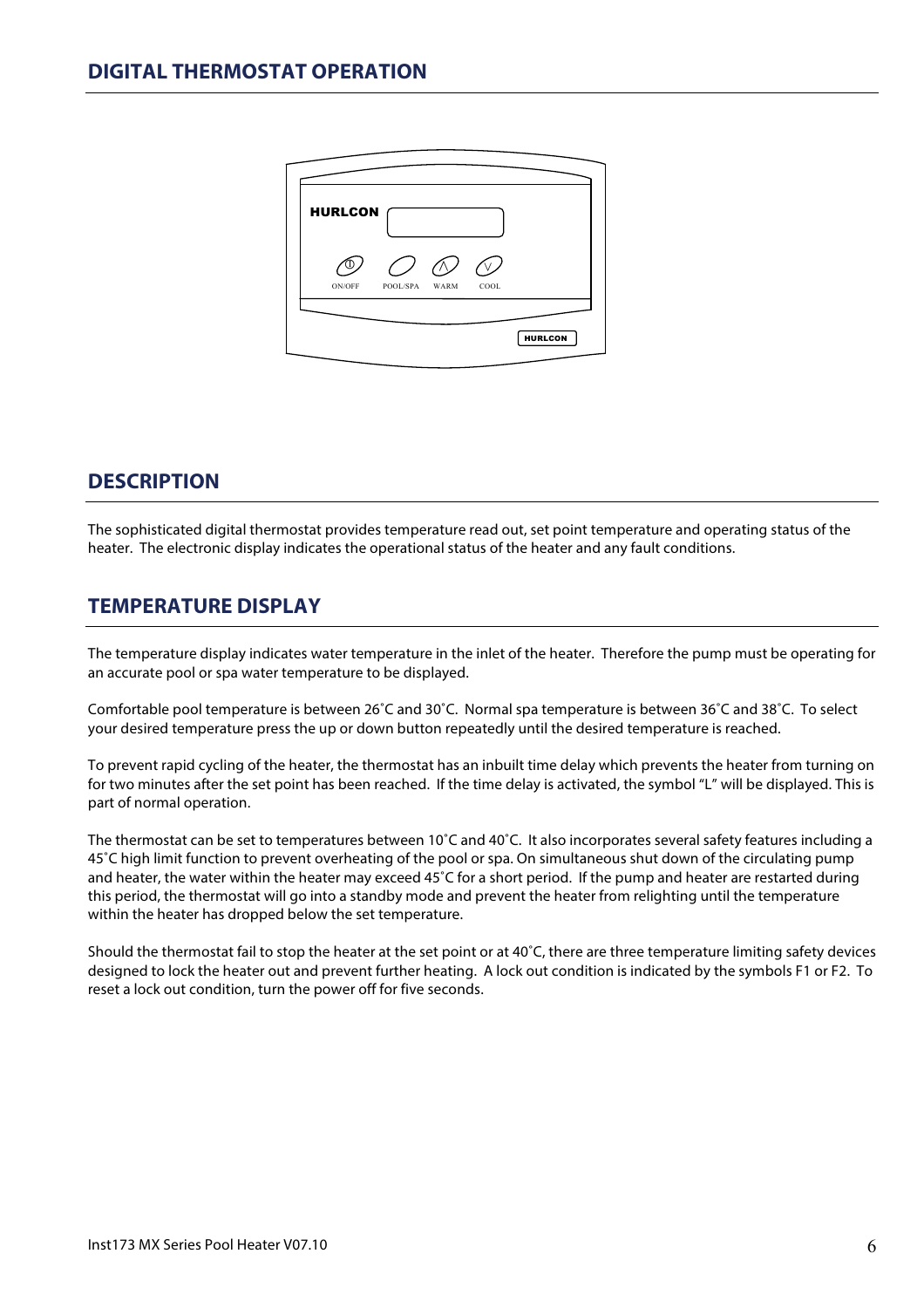Under fault conditions the thermostat display will indicate a set of alpha numeric symbols to indicate the status of the heater. The meaning of each symbol and action to be taken are listed as follows:

| <b>SYMBOL</b>       | <b>MEANING</b>                                                                             |             | <b>ACTION</b>                                                         |
|---------------------|--------------------------------------------------------------------------------------------|-------------|-----------------------------------------------------------------------|
| <b>Temp Display</b> | Unit has power.                                                                            |             | No action.                                                            |
| F <sub>0</sub>      | Heater locked off, thermistor<br>wire disconnected or water<br>at 0°C (freeze conditions). |             | If water temperature reads<br>greater than 0°C, phone for<br>service. |
| F1                  | Thermostat reads greater<br>than 45°C.                                                     |             | Allow water to cool,<br>turn heater off then on again.                |
| F <sub>2</sub>      | Mechanical Hi Limit greater<br>than 45°C.                                                  | on again.   | Allow water to cool,<br>turn heater off then                          |
| F3                  | Thermistor fault                                                                           |             | <b>Phone for Service</b>                                              |
| F4                  | Flame rollout detected                                                                     |             | Phone for Service                                                     |
| L                   | Heater locked out on time<br>delay for 2 minutes.                                          | time delay. | No action. Heater will<br>Automatically reset after                   |
|                     |                                                                                            |             | Or switch off then on again<br>for immediate ignition.                |
|                     | Pump operating & sufficient<br>water pressure to operate heater                            |             | No action                                                             |
|                     | Thermostat calling for heat.<br>Electronic Ignition operating.                             |             | No action, heater should<br>ignite after small time delay.            |
|                     | Burner system has ignited and<br>is operating.                                             |             | No action                                                             |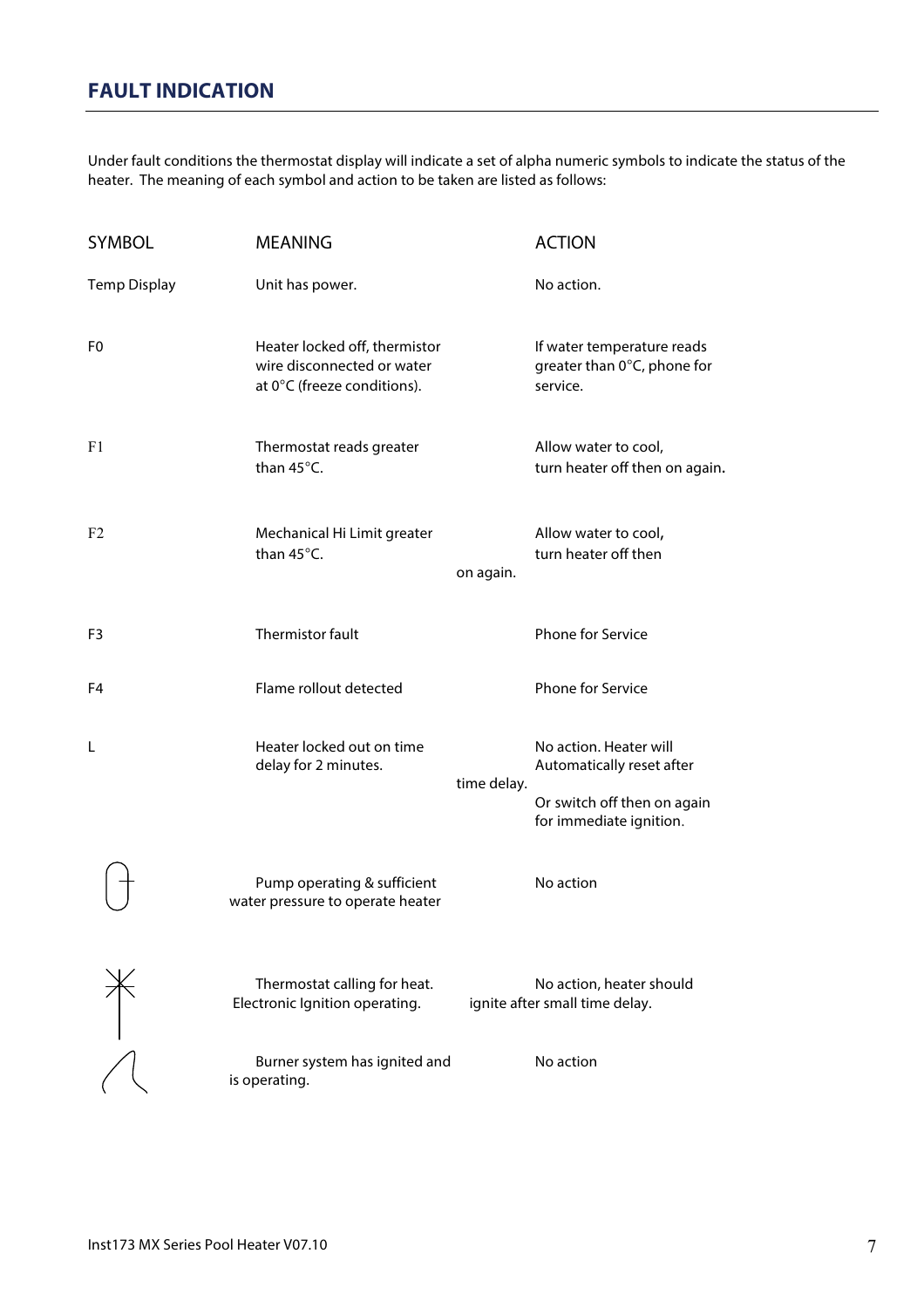## **MAINTENANCE**

It is recommended that you check the following at least every six months and at the beginning of every swimming season.

- 1. Examine the balanced flue or indoor draught diverter. Make sure there are no obstructions to the flow of air to, or flue products from, the appliance.
- 2. Visually check the main burner and pilot flames. If the flame appears yellow, the burner should be cleaned by a qualified service technician.
- 3. Keep the heater area clear and free of combustibles and flammable liquids. Chlorine should not be stored in the vicinity of the heater. Chlorine vapours, when drawn through a heater, can rapidly cause corrosion of the heat exchanger.
- 4. Keep the heater area free from garden refuse and debris. This will help prevent insects nesting in the unit and ensure extended life and reliability of your heater.

## **ENERGY SAVING TIPS**

- 1. If possible, keep pool or spa covered when not in use. This will not only cut heating costs, but will also keep dirt and debris from settling in the pool and conserve chemicals.
- 2. Reduce pool thermostat setting to 28˚C or lower. This is accepted as a comfortable and healthy swimming temperature.
- 3. Use an accurate thermometer.
- 4. Set timeclock to start filtration and circulation system no earlier than daybreak. The pool loses less heat at this time.
- 5. For pools that are only used on weekends, it is not necessary to leave the thermostat set at 28˚C. During the week, lower it by an amount that can easily be achieved in one day (generally 5˚C to 8˚C).
- 6. During the winter or while on vacation, turn the heater off.
- 7. Set up a regular program of preventative maintenance for the heater each new swimming season. Check heat exchanger, controls, burner operation etc.

## **WINTER OPERATION**

If the pool won't be used for a month or more, turn the heater off at the main gas valve. For areas where there is no danger of freezing, water should circulate through your heater all year long even though you are not heating your pool.

Where freezing is possible, it is necessary to drain the water from the heater. This may be done by loosening the inlet or outlet barrel union. If the heater is below water level, isolate it from the pool first by closing shut off valves before and after the heater.

CAUTION: If the heater has been drained for freezing conditions, do not turn on until the system is circulating water.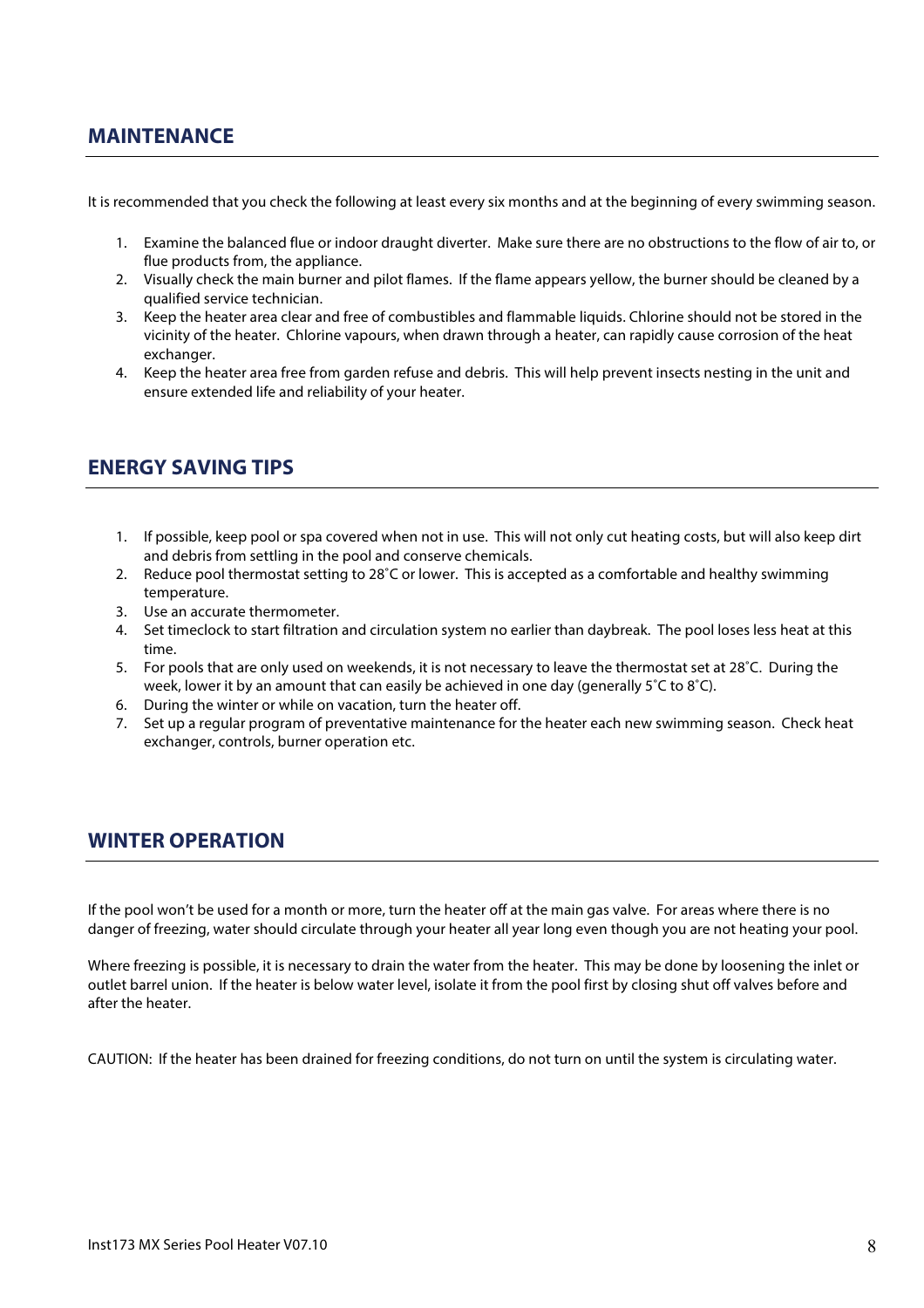THIS APPLIANCE MUST BE INSTALLED BY AN AUTHORISED PERSON. Refer to heater data plate for specifications of gas type, gas consumption, burner pressure and water pressure.

This appliance must be installed in accordance with local regulations and A.G.A. Installation Code AS5601.

#### **FLOW RATES**

The Hurlcon MX Series Pool Heater requires a minimum of 150 litres per minute flow and the maximum permissible flow rate is 450 litres per minute. For flow rates in excess of 450 litres per minute, an external by-pass valve must be fitted.

#### **WATER CONNECTIONS**

The heater should always be installed after the pump and filter. The water connections are located on the right hand side of the heater. Left hand connection models are available by special order. The inlet and outlet are clearly marked. Water connections require 50 mm PVC glue in plumbing.

All automatic sanitising devices must be installed after the heater and in such a way that the sanitiser cannot enter the heater without first mixing with the water in the pool or spa. Sanitisers that are connected prior to the heater will void heater warranty.

The Hurlcon MX Series Pool Heater incorporates a balanced flue terminal and is suitable for outdoor installation.

#### **PLUMBING DIAGRAM**

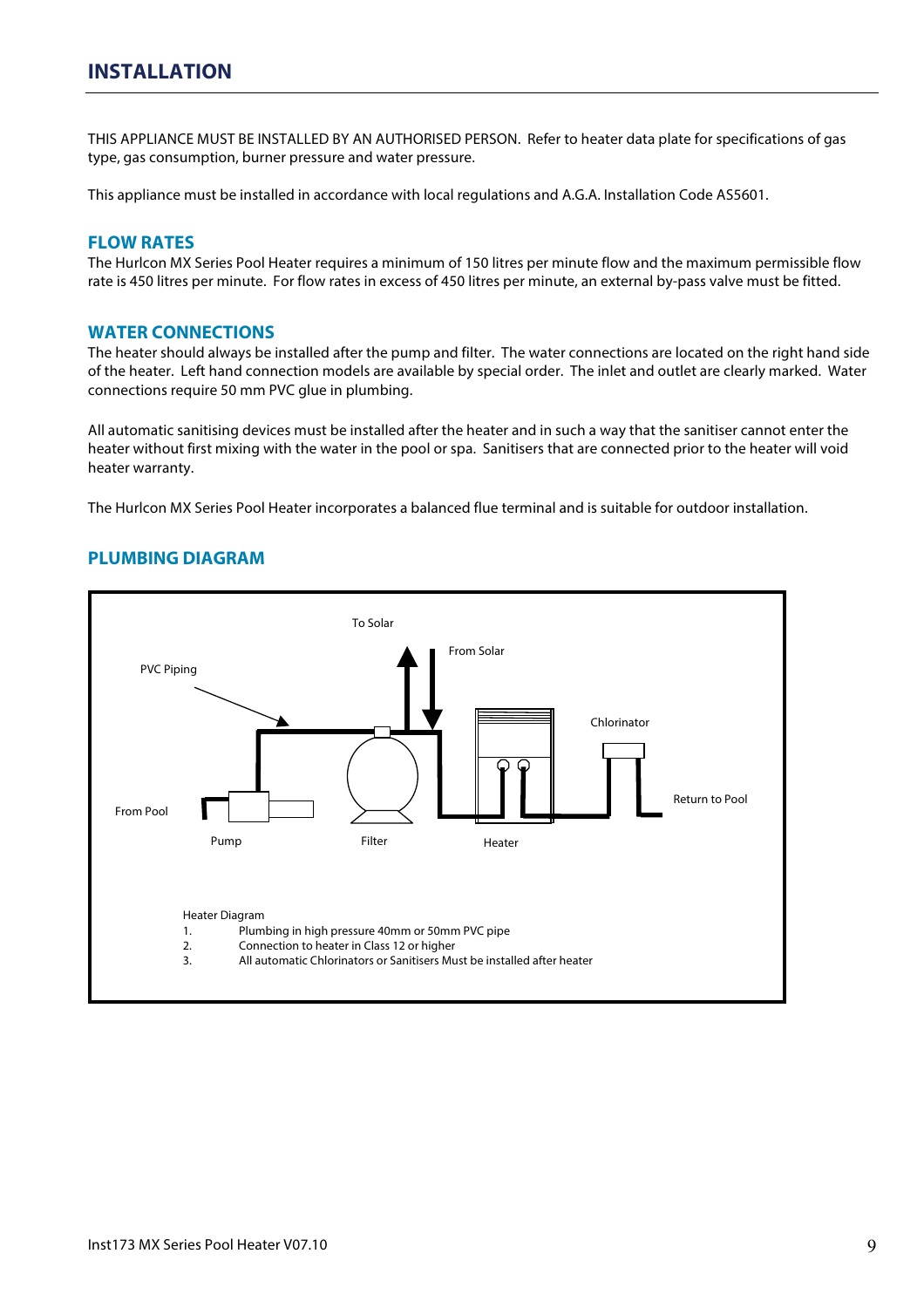#### **HEATER DIMENSIONS**



| Model  | Dimension A | Dimension C |
|--------|-------------|-------------|
| MX 125 | 370mm       | 790mm       |
| MX 150 | 460mm       | 790mm       |
| MX 200 | 640mm       | 790mm       |
| MX 250 | 710mm       | 790mm       |
| MX 300 | 775mm       | 790mm       |
| MX 400 | 910mm       | 790mm       |
| MX 500 | 1100mm      | 930mm       |

## **INDOOR INSTALLATION**

If the MX Heater is to be installed indoors, an indoor draught hood kit must be purchased from AstralPool and installed on the Hurlcon MX Heater to convert it to an indoor model.

Product code numbers for draught hoods are:

| Heater model | Indoor top model | Flue size | Part number |
|--------------|------------------|-----------|-------------|
| MX 125       | DH 10MX          | 150mm     | 10982       |
| MX 150       | <b>DH 15MX</b>   | 150mm     | 10983       |
| MX 200       | DH 20            | 175 mm    | 10966       |
| MX 250       | DH 25            | 175 mm    | 10964       |
| MX 300       | DH 30            | 200 mm    | 10967       |
| MX 400       | DH 40            | 250 mm    | 10965       |
| MX 500       | DH 50            | 300 mm    | 10968       |

A flue no smaller than the draught diverter diameter must be installed and terminated with an approved gas flue cowl (**not a Chinaman's hat**) 600mm above any roofline that is within 1.5 metres horizontally from the flue.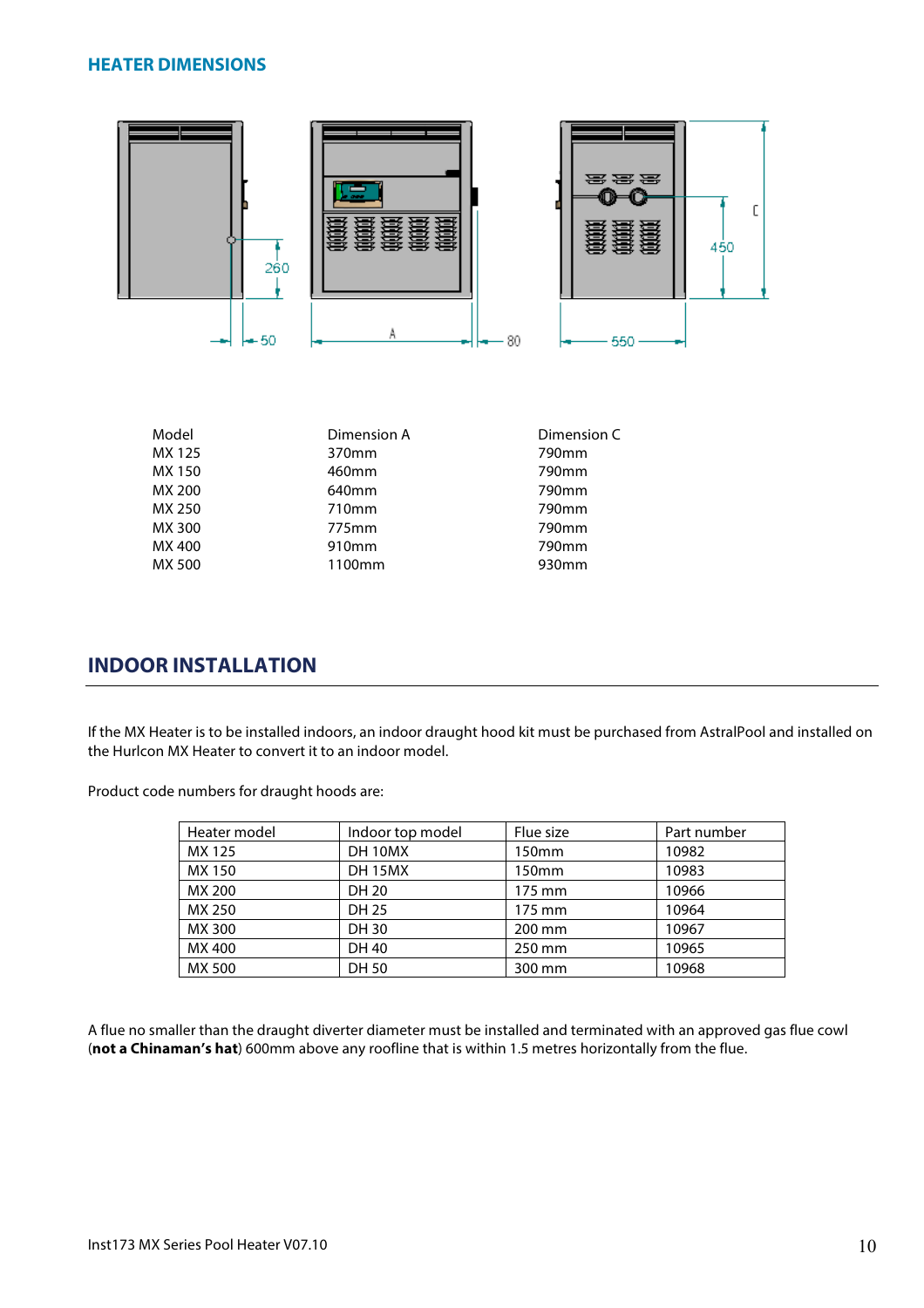#### **VENTILATION**

When installing the heater indoors, it is imperative that an adequate supply of fresh air is provided for combustion. Failure to provide adequate ventilation voids all warranties and may be a danger to persons or property.

Two permanent openings shall be provided directly to outside. The openings shall be located to ensure the distance between the top of the upper opening and the ceiling of the room or enclosure, and the distance between the bottom of the lower opening and the floor of the room or enclosure does not exceed 5% of the height of the room or enclosure.

The minimum vertical dimension of any free ventilation opening shall be 6 mm.

The minimum free ventilation area provided by each opening shall be:

| MODEL  | <b>AREA</b>             |
|--------|-------------------------|
| MX 125 | 35,000 mm <sup>2</sup>  |
| MX 150 | 50,000 mm <sup>2</sup>  |
| MX 200 | 65,000 mm <sup>2</sup>  |
| MX 250 | 80,000 mm <sup>2</sup>  |
| MX 300 | 100,000 mm <sup>2</sup> |
| MX 400 | 130,000 mm <sup>2</sup> |
| MX 500 | 160,000 mm <sup>2</sup> |

The following diagram is provided as a guide only. All flueing and installation work must be carried out by an authorized person. Flueing must conform to local regulations and to A.G.A. installation code AS5601. Care must be taken to provide the correct ventilation and correct flueing materials in close proximity to combustible surfaces.



**An indoor draught diverter must be purchased from Hurlcon and fitted to unit in accordance with AstralPool's instructions and Installation Codes before the heater can be enclosed.**

**Do not install spa blowers in the same room as a gas heater. This is potentially dangerous to spa users.**

**Do not store chemicals or fuel in the same room as the gas heater. This may cause fire or explosion. When installing in a garage the Hurlcon MX Series Heater must be installed 450 mm above floor level.**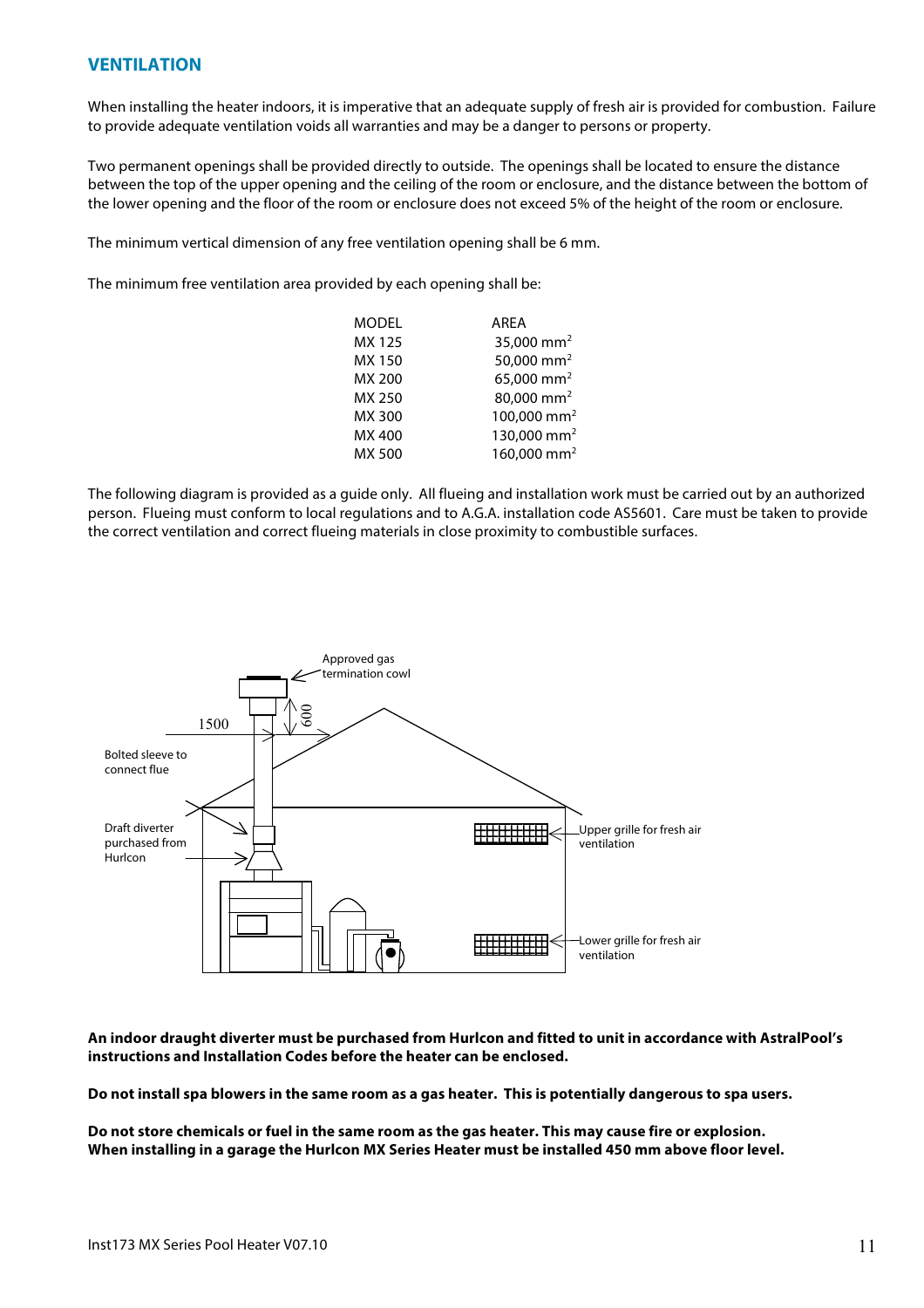# **CLEARANCES**

The heater must be installed at least 500 mm from any combustible surface. Clearances must comply with AS5601/AG601.

Clearances from non combustible surfaces are:

| <b>Internal</b>   | <b>External</b>   |
|-------------------|-------------------|
| 500 <sub>mm</sub> | 500 <sub>mm</sub> |
| 150mm             | 250 <sub>mm</sub> |
| 150mm             | 250 <sub>mm</sub> |
| N/A               | 1500mm            |
|                   |                   |

Clearances from combustible surfaces are:

|            | <b>Internal</b>   | <b>External</b>   |
|------------|-------------------|-------------------|
| Front      | 500 <sub>mm</sub> | 500 <sub>mm</sub> |
| Both sides | 500 <sub>mm</sub> | 500 <sub>mm</sub> |
| Rear       | 500 <sub>mm</sub> | 500 <sub>mm</sub> |
| Above      | N/A               | 1500mm            |

#### **Heater must be installed on a fireproof base.**

## **ELECTRICAL CONNECTION**

The heater is supplied with a standard 10 amp 3 pin plug for connection to a 240V 10 amp GPO. The heater incorporates a 240/24 VAC transformer which supplies power to the control circuit. All pool or spa equipment connected to mains power should be protected by an RCD circuit breaker. It is recommended, where possible that the heater is connected to the same time clock or power supply as the circulating pump.

# **GAS CONNECTION**

The gas connection is on the left side of the heater. A 20 mm (25mm for MX 500) F.I. connection is provided for gas line connection. An approved manual shut off valve must be installed in the gas fitting line before the heater and should be sized the same as the gas fitting line to prevent excessive pressure drop in the gas pipe.

The gas fitting line should be installed by an authorised person and comply with local regulations and A.G.A. code AS5601. The gas line from the meter will usually be of a larger size than the gas inlet connection. Therefore a reduction to the heater connection fitting will be necessary. The reduction should be as close to the heater as possible.

Before using the heater, test all connections for leaks using soapy water.

The heater gas valve has a built in pressure regulator and a " pressure test point. On starting the heater, a manometer must be used and burner pressure checked against the heater data plate. The gas valve regulator may need adjustment to correct manifold pressure. Incorrect burner pressure may void warranty.

# **PRESSURE SWITCH ADJUSTMENT**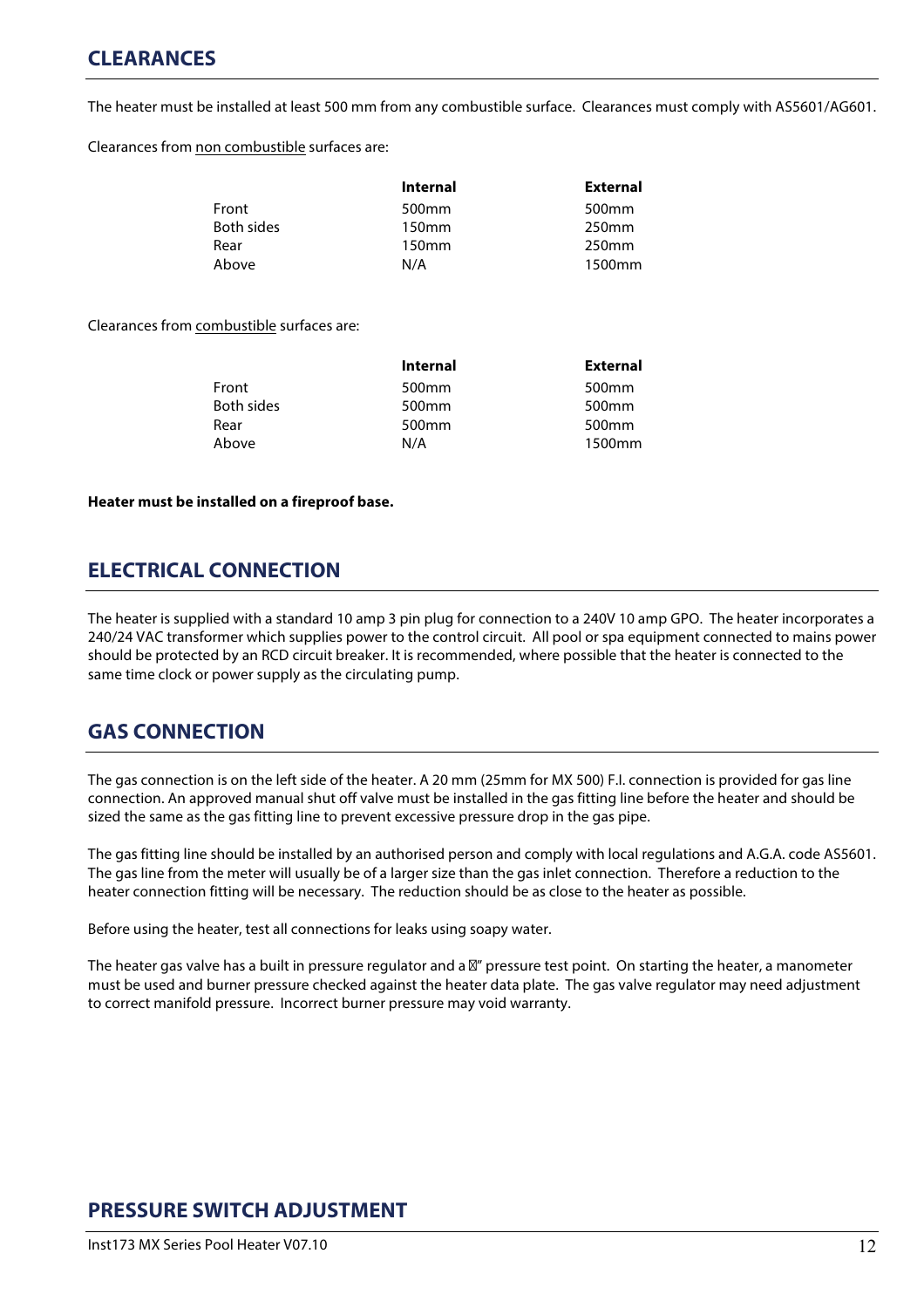The Hurlcon MX Series Pool Heater incorporates a water pressure switch which allows the burner to operate only when the circulating pump is operating.

It is imperative that the following be undertaken by the person who is commissioning (first starting) your pool or spa heater. On initial start up of the heater it may be necessary to adjust the water pressure activation switch.

This switch is located at the upper right hand side of the area behind the access door. The pressure switch is designed to allow operation of the heater only when the circulating pump is turned on and there is sufficient water flow through the heater. It must shut the heater down immediately the pump is switched off.

#### **To check the operation of the switch:**

- 1. Connect the heater to mains power supply. The thermostat should not yet display "θ".
- 2. Turn on pump. The thermostat should now display "θ".
- 3. Turn pump off. The thermostat should no longer display "θ".
- 4. If display does not respond in this way, adjust the pressure switch as detailed below. If display responds correctly, perform a final check with the heater operating.- See the section below titled "Starting the heater"

#### **To adjust pressure switch:**

- a. Connect the heater to mains power supply
- b. Turn pump off.
- c. Slide toggle on side of pressure switch down to allow knurled wheel to be turned.
- d. Turn knurled wheel anti-clockwise (as viewed from above) until "θ" is displayed.
- e. Turn knurled wheel clockwise until "θ" disappears.
- f. Continue to wind clockwise for a further half turn (180 degrees).

Pressure Switch Adjustment

g. When the switch is correctly set, slide the toggle up to lock the knurled wheel in position.

| <b>WARNING:</b> | If the pressure switch cannot be adjusted correctly, DO NOT OPERATE THE HEATER, contact AstralPool |
|-----------------|----------------------------------------------------------------------------------------------------|
|                 | or an Authorised Service Agent for advice.                                                         |

a. Perform a final check with the heater operating.- See the section below titled "Starting the heater".



It is imperative that the heater is installed so that it does not operate when the circulating pump stops. Recommended methods to achieve this are:

- a.Correct adjustment of internal pressure switch. Ensure heater does not turn on two or three minutes after circulating pump is turned off.
- b. Interlock power supply of circulating pump and heater so that if timer or power turns circulating pump off, heater is also turned off.
- c.Installation of an external flow switch may be preferred under certain installations where internal pressure switch does not turn heater off when circulator stops.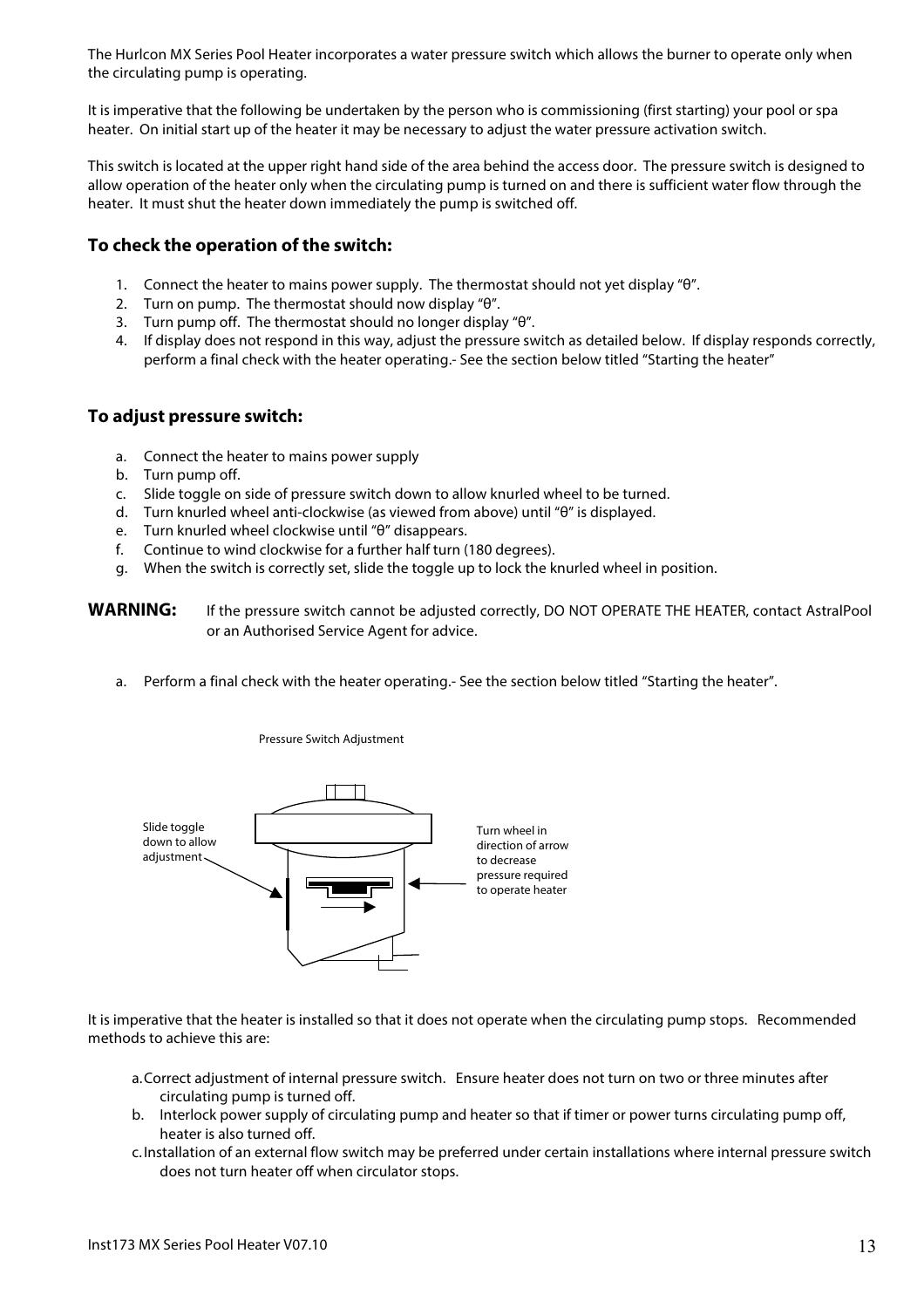# **STARTING THE HEATER**

- 1. Purge gas line of any air and wait five minutes for gas to clear.
- 2. Turn power to unit on. Thermostat should now operate and indicate water temperature.
- 3. Turn circulating pump on. Thermostat should display "θ" to indicate water flow.
- 4. Set thermostat to "ON" and press the "^" button repeatedly until set temperature is greater than water temperature. Thermostat should now display " ".
- 5. After a few seconds, the burner should ignite. Ignition will be confirmed by the symbol "  $\tilde{\ }$
- 6. While leaving the heater on, turn the pump off and on at 15 second intervals, six times. Make sure the heater turns off and on each time. If it does not, adjust the pressure switch as detailed above.

## **TESTING BURNER PRESSURE**

- 1. Set thermostat to "OFF".
- 2. Remove front access panel.
- 3. Set up manometer
- 4. Remove screw from " brass test point located on outlet side of gas valve or burner manifold
- 5. Connect manometer tube to test point
- 6. Set thermostat to "ON" and wait for main burner to ignite
- 7. Once main burner has ignited, the manometer must indicate the nominal burner pressure listed below.
- 8. To adjust gas valve regulator, remove regulator adjustment cap and, using a screwdriver, turn plastic bush clockwise to increase, anti-clockwise to decrease burner pressure.
- 9. When burner pressure is correclty set, set thermostat to "OFF".
- 10. Replace regulator adjustment cap.
- 11. Disconnect manometer.
- 12. Replace screw and fibre washer in test point.
- 13. Replace front access panel.

#### **Maximum inlet gas pressure is:**

| 3.5 kPa |
|---------|
| 3.5 kPa |
| 3.5 kPa |
|         |

#### **Nominal burner pressure is:**

|                    | MX 125    | MX 150    | MX 200    | MX 250    | MX 300    | MX 400    | MX 500    |
|--------------------|-----------|-----------|-----------|-----------|-----------|-----------|-----------|
| <b>Natural Gas</b> | 0.82 kPa  | 0.82 kPa  | 0.82 kPa  | 0.82 kPa  | 0.82 kPa  | 0.75 kPa  | 0.78 kPa  |
|                    | 116Mj/hr  | 144Mj/hr  | 192Mj/hr  | 240Mj/hr  | 288Mj/hr  | 350Mj/hr  | 480Mj/hr  |
|                    | 3.4mm dia | 3.3mm dia | 3.3mm dia | 3.3mm dia | 3.3mm dia | 3.3mm dia | 3.3mm dia |
| Propane Gas        | 2.50 kPa  | 2.50 kPa  | 2.50 kPa  | 2.50 kPa  | 2.50 kPa  | 2.50 kPa  | 2.50 kPa  |
|                    | 96Mj/hr   | 140Mj/hr  | 190Mj/hr  | 240Mj/hr  | 280Mj/hr  | 350Mj/hr  | 470Mj/hr  |
|                    | 1.9mm dia | 1.9mm dia | 1.9mm dia | 1.9mm dia | 1.9mm dia | 1.9mm dia | 1.9mm dia |
| <b>ULPG</b>        | 2.00 kPa  | 2.00 kPa  | 2.00 kPa  | 2.00 kPa  | 2.00 kPa  | 2.00 kPa  | 2.00 kPa  |
|                    | 82Mj/hr   | 123Mj/hr  | 164Mj/hr  | 205Mj/hr  | 246Mj/hr  | 312Mj/hr  | 410Mj/hr  |
|                    | 1.9mm dia | 1.9mm dia | 1.9mm dia | 1.9mm dia | 1.9mm dia | 1.9mm dia | 1.9mm dia |
|                    |           |           |           |           |           |           |           |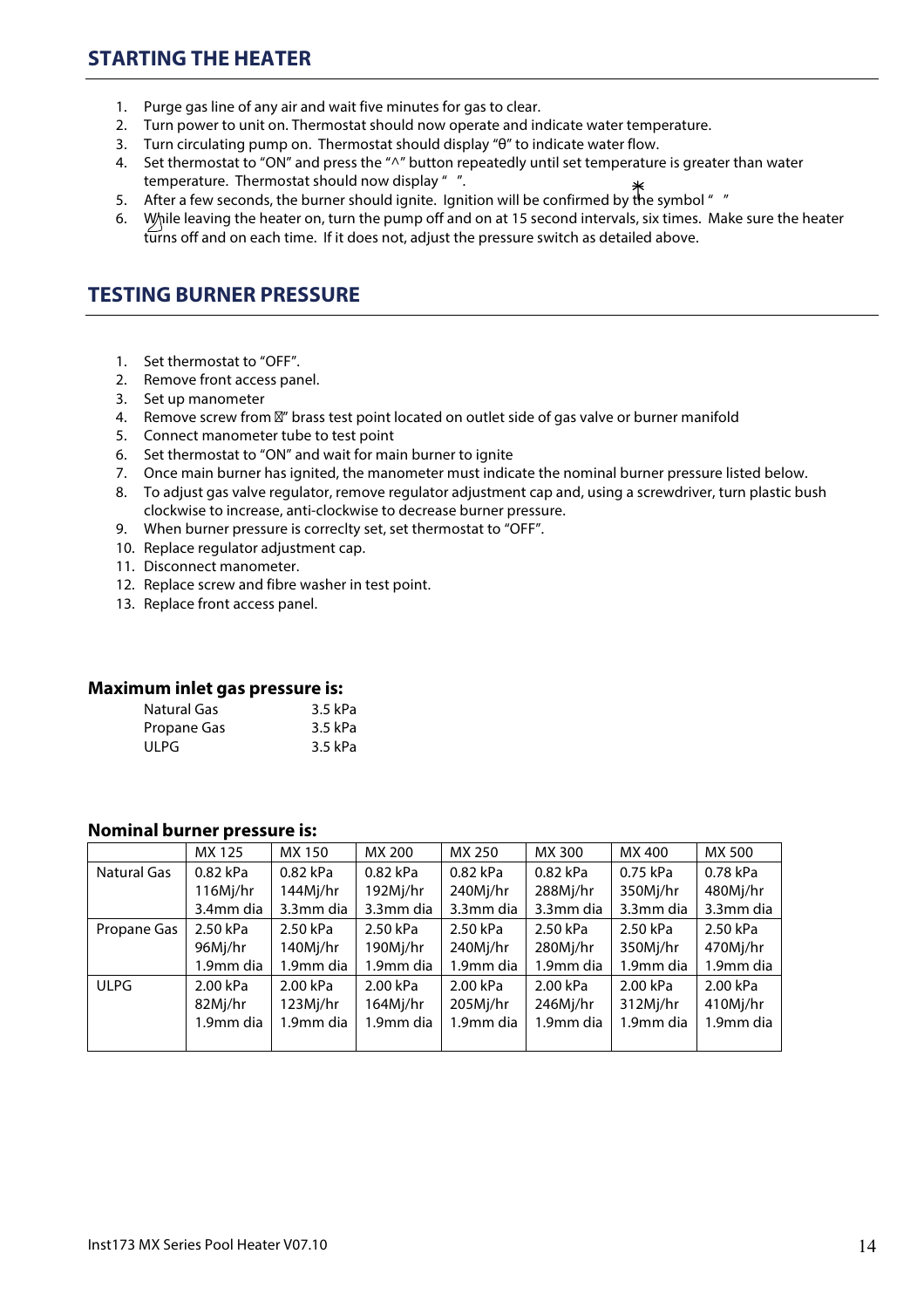#### **BURNER CONVERSION**

- 1. Turn off gas supply to unit.
- 2. Turn off power supply to pump and heater.
- 3. Remove front access panel.
- 4. Disconnect gas supply from gas valve.
- 5. Remove the two Phillips head screws from the angle brackets at the end of the manifold tube securing burner assembly to combustion chamber.
- 6. Disconnect wiring from gas valve and slide complete burner tray out through the access opening.
- 7. Remove the four s/s bolts securing the injector manifold to the burner tray.
- 8. Remove burner injectors and replace with desired gas type injectors and new washers. Tighten injectors using a torque wrench set at 26Nm.
- 9. Remove pilot burner and change pilot injector to desired gas type.
- 10. Remove regulator screw cap from top of gas valve
- 11. Turn plastic plug anti-clockwise until fully removed and withdraw spring.
- 12. Insert spring for desired gas type and re-install plastic plug.
- 13. Re-install burner assembly and reconnect gas supply.
- 14. Check gas system for leaks.
- 15. Commence lighting procedure as described above.
- 16. Adjust burner pressure as described above.

|                 | MX 125 MX 150 MX 200 MX 250 MX 300 MX 400 |                        |                         |
|-----------------|-------------------------------------------|------------------------|-------------------------|
| <b>GAS TYPE</b> | <b>INJECTOR SIZE</b>                      | <b>BURNER PRESSURE</b> | PILOT INJECTOR          |
| <b>NATURAL</b>  | $3.3 \text{ mm}$                          | 0.82 kPa               | N18 (Silver)            |
|                 | $(3.4$ mm – MX125)                        | (0.75 kPa MX 400)      |                         |
| <b>PROPANE</b>  | $1.9 \text{ mm}$                          | 2.50 kPa               | N <sub>10</sub> (black) |
| <b>ULPG</b>     | 1.9 mm                                    | 2.00 kPa               | N <sub>10</sub> (black) |

| MX 500          |                      |                        |                |
|-----------------|----------------------|------------------------|----------------|
| <b>GAS TYPE</b> | <b>INJECTOR SIZE</b> | <b>BURNER PRESSURE</b> | PILOT INJECTOR |
| NATURAL         | $3.3 \text{ mm}$     | 0.78 kPa               | $1.00$ mm      |
| <b>PROPANE</b>  | $1.9 \text{ mm}$     | 2.50 kPa               | $0.80$ mm      |
| ULPG            | $1.9 \text{ mm}$     | 2.00 kPa               | $0.80$ mm      |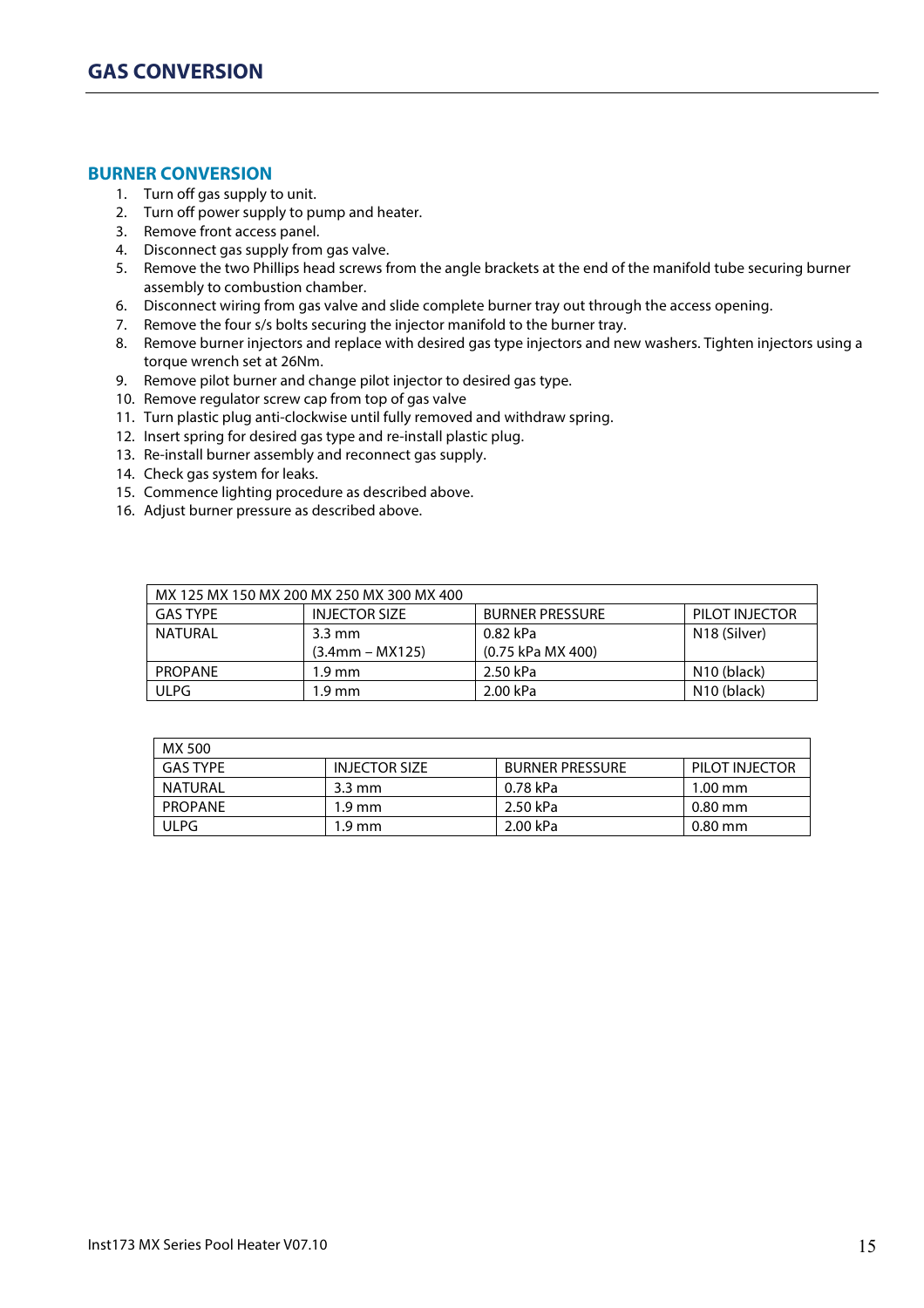|                 | 1.13 kPa gas meter pressure                                |                 |                   |                 |                  |
|-----------------|------------------------------------------------------------|-----------------|-------------------|-----------------|------------------|
| <b>VICTORIA</b> |                                                            |                 |                   |                 |                  |
|                 | Maximum run of copper pipe with average number of fittings |                 |                   |                 |                  |
| Model           | $20 \text{ mm}$                                            | $25 \text{ mm}$ | $32 \, \text{mm}$ | 40 mm           | 50 mm            |
| MX 125          | 4 m                                                        | 25 <sub>m</sub> | 90 m              | $260 \text{ m}$ | 320 <sub>m</sub> |
| MX 150          | 2 <sub>m</sub>                                             | 14 <sub>m</sub> | 50 m              | 140 m           | 320m             |
| MX 200          | 2 <sub>m</sub>                                             | 8 <sub>m</sub>  | 30 <sub>m</sub>   | 75 m            | 320 m            |
| MX 250          |                                                            | 6 m             | 18 <sub>m</sub>   | 45 m            | 220 m            |
| MX 300          | -                                                          | 4 m             | 14 <sub>m</sub>   | 35 <sub>m</sub> | 140 m            |
| MX 400          | -                                                          | 3 <sub>m</sub>  | 8 m               | 20 <sub>m</sub> | 90 m             |
| MX 500          |                                                            |                 | 6 m               | 14 m            | 60 <sub>m</sub>  |

| 1.25 kPa gas meter pressure                                |                          |                 |                 |                  |                  |
|------------------------------------------------------------|--------------------------|-----------------|-----------------|------------------|------------------|
| S.A., W.A., some areas N.S.W.                              |                          |                 |                 |                  |                  |
| Maximum run of copper pipe with average number of fittings |                          |                 |                 |                  |                  |
| Model                                                      | $20 \text{ mm}$          | $25 \text{ mm}$ | 32 mm           | 40 mm            | 50 mm            |
| MX 125                                                     | 18 <sub>m</sub>          | 85 m            | 300 m           | 320 m            |                  |
| MX 150                                                     | 10 <sub>m</sub>          | 45 m            | 160 m           | 320 m            |                  |
| MX 200                                                     | 6 m                      | 25 <sub>m</sub> | 90 <sub>m</sub> | 240 m            | 320 m            |
| MX 250                                                     | 4 m                      | 18 <sub>m</sub> | 60 <sub>m</sub> | 160 m            | 320 m            |
| MX 300                                                     | 3 <sub>m</sub>           | 14 m            | 45 m            | 110 <sub>m</sub> | 320 m            |
| MX 400                                                     | 2 <sub>m</sub>           | 8 m             | 25 <sub>m</sub> | 70 m             | 300 <sub>m</sub> |
| MX 500                                                     | $\overline{\phantom{a}}$ | 6 m             | 18 <sub>m</sub> | 45 m             | $200 \text{ m}$  |

| 2.75 kPa gas meter pressure                                |                 |                   |                   |                  |
|------------------------------------------------------------|-----------------|-------------------|-------------------|------------------|
| N.S.W. some areas                                          |                 |                   |                   |                  |
| Maximum run of copper pipe with average number of fittings |                 |                   |                   |                  |
| Model                                                      | $15 \text{ mm}$ | $20 \, \text{mm}$ | $25 \, \text{mm}$ | 32 mm            |
| MX 125                                                     | 12 <sub>m</sub> | 100 <sub>m</sub>  | $320+m$           |                  |
| MX 150                                                     | 8 m             | 65 m              | $260 \text{ m}$   | $320 + m$        |
| MX 200                                                     | 4 m             | 40 m              | 160 m             | $320 + m$        |
| MX 250                                                     | 3 m             | 25 <sub>m</sub>   | 100 <sub>m</sub>  | $320 + m$        |
| MX 300                                                     | 2 <sub>m</sub>  | 20 <sub>m</sub>   | 85 m              | 280 m            |
| MX 400                                                     |                 | 12 <sub>m</sub>   | 50 m              | 160 m            |
| MX 500                                                     |                 | 8 m               | 35 <sub>m</sub>   | 100 <sub>m</sub> |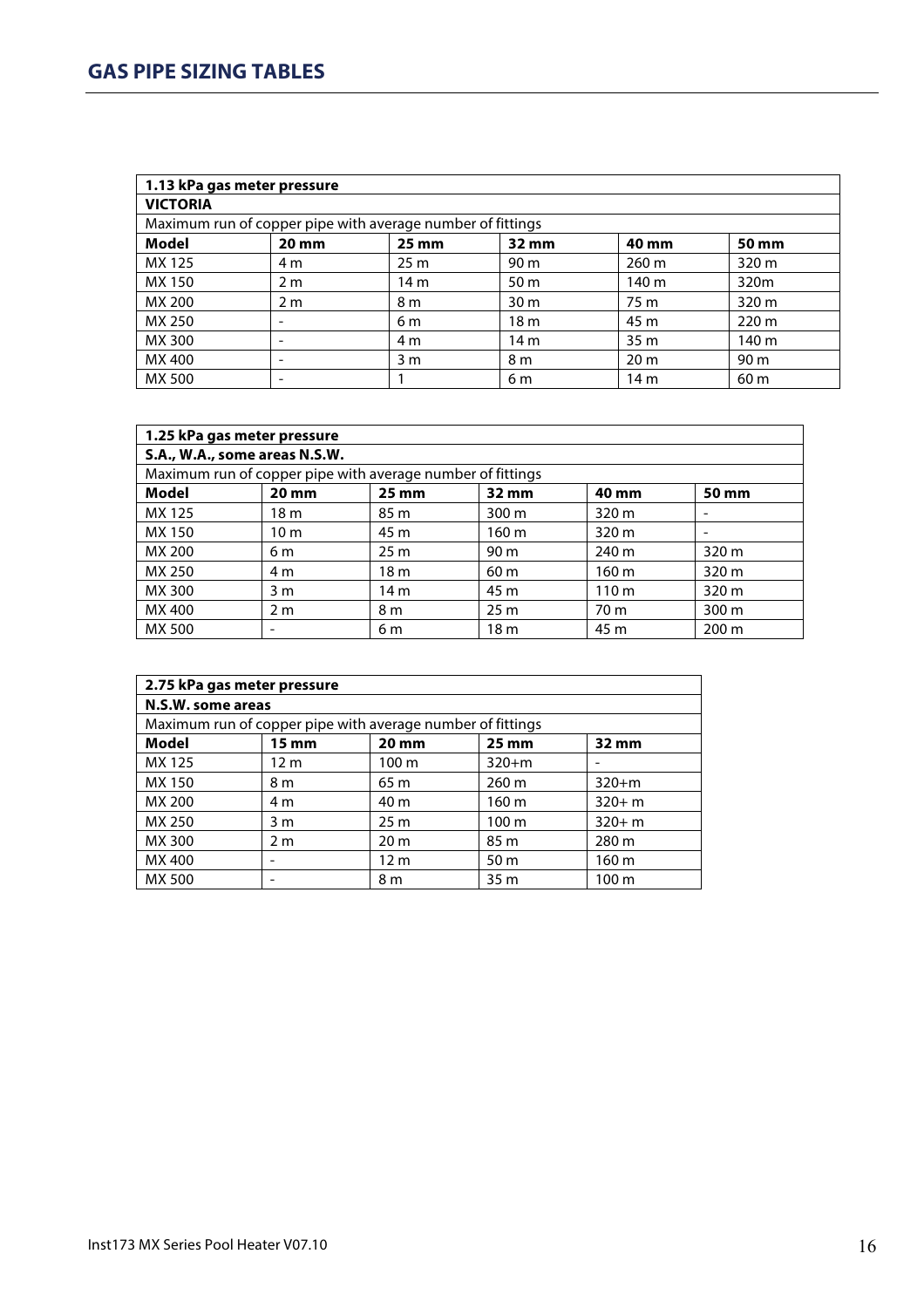| <b>HEATER WILL NOT LIGHT</b>                             |                                                      |
|----------------------------------------------------------|------------------------------------------------------|
| <b>Possible cause</b>                                    | Remedy                                               |
| Automatic ignition system fails                          | Check if power to heater is turned on and pump is in |
|                                                          | operation                                            |
| Pump not running                                         | Start pump                                           |
| Pump airlocked                                           | Check for leaks                                      |
| Filter dirty                                             | Clean filter                                         |
| Pump strainer basket clogged                             | Clean strainer                                       |
| Defective gas control                                    | Shut off gas supply and call for service             |
| Thermostat turned off                                    | Turn on                                              |
| Set temperature lower than water temperature             | Increase set temperature                             |
| Water too hot-fault condition displayed                  | Refer to fault indication table                      |
| <b>HEATER SHORT CYCLING (RAPID ON AND OFF OPERATION)</b> |                                                      |
| <b>Possible cause</b>                                    | Remedy                                               |
| Insufficient water flow                                  | Clean filter and pump strainer                       |
| Defective wiring                                         | Repair or replace wiring                             |
| Defective high limit or thermostat                       | Repair or replace                                    |
| <b>HEATER MAKING KNOCKING NOISES</b>                     |                                                      |
| <b>Possible cause</b>                                    | Remedy                                               |
| Heater operating after pump has shut off                 | Shut off gas supply and call for service             |
| Heat exchanger scaled                                    | Shut off gas supply and call for service             |

If the heater cannot be made to perform correctly, please contact the Hurlcon office closest to you.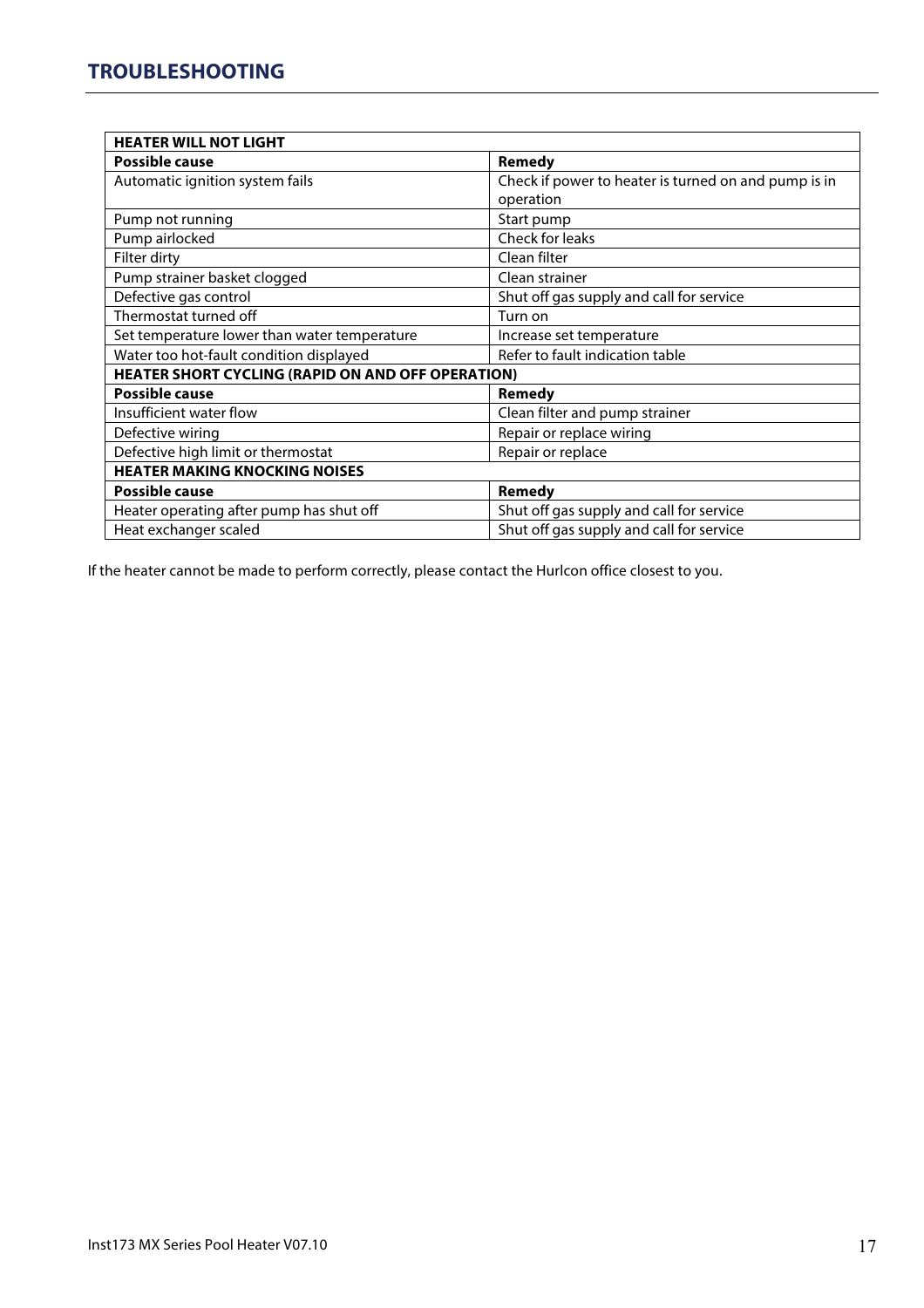#### **MX SERIES WIRING DIAGRAM**

**(MX 125,150,200.250,300,400)**

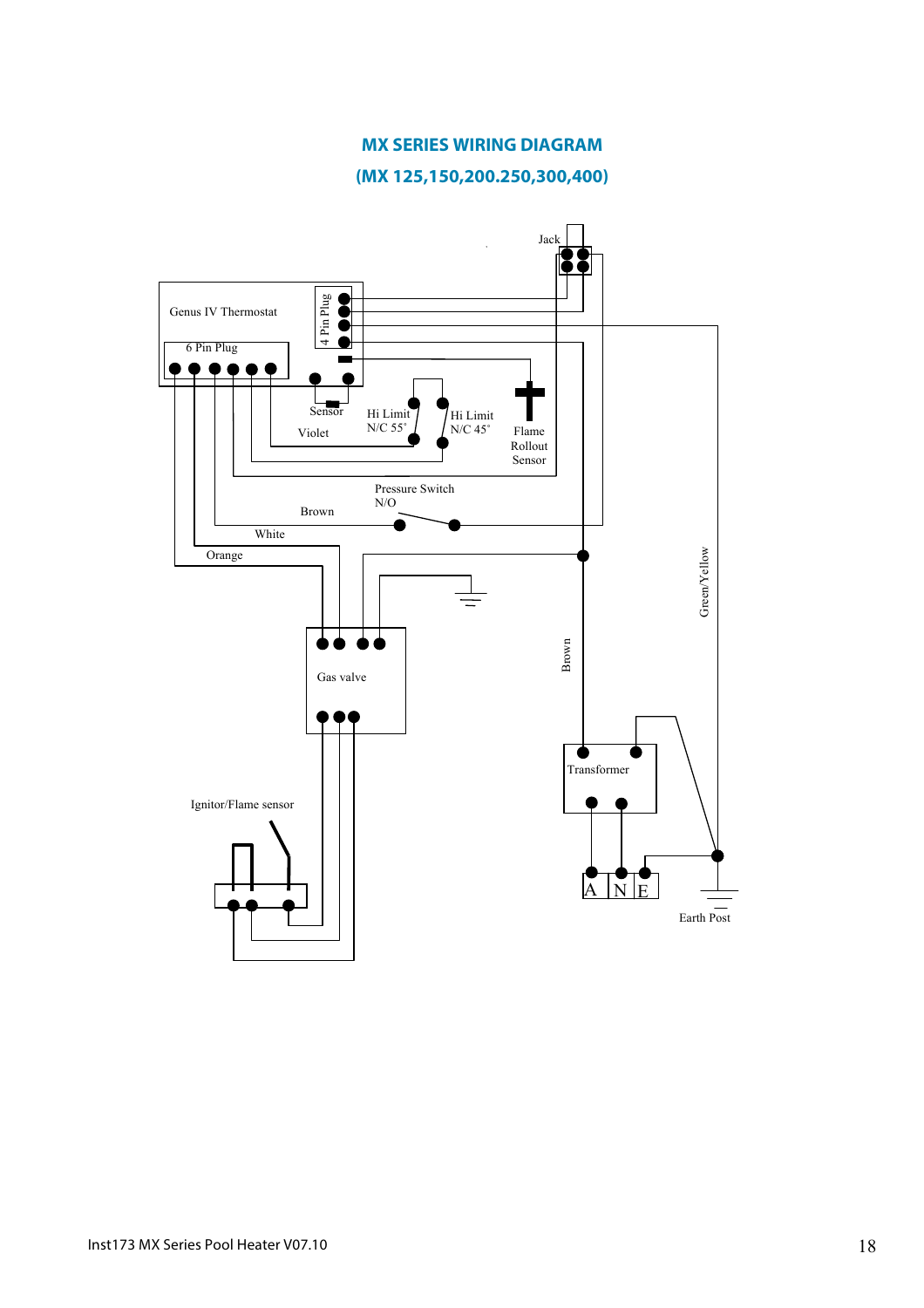#### **MX 500 WIRING DIAGRAM**

**(Honeywell Ignition control)**

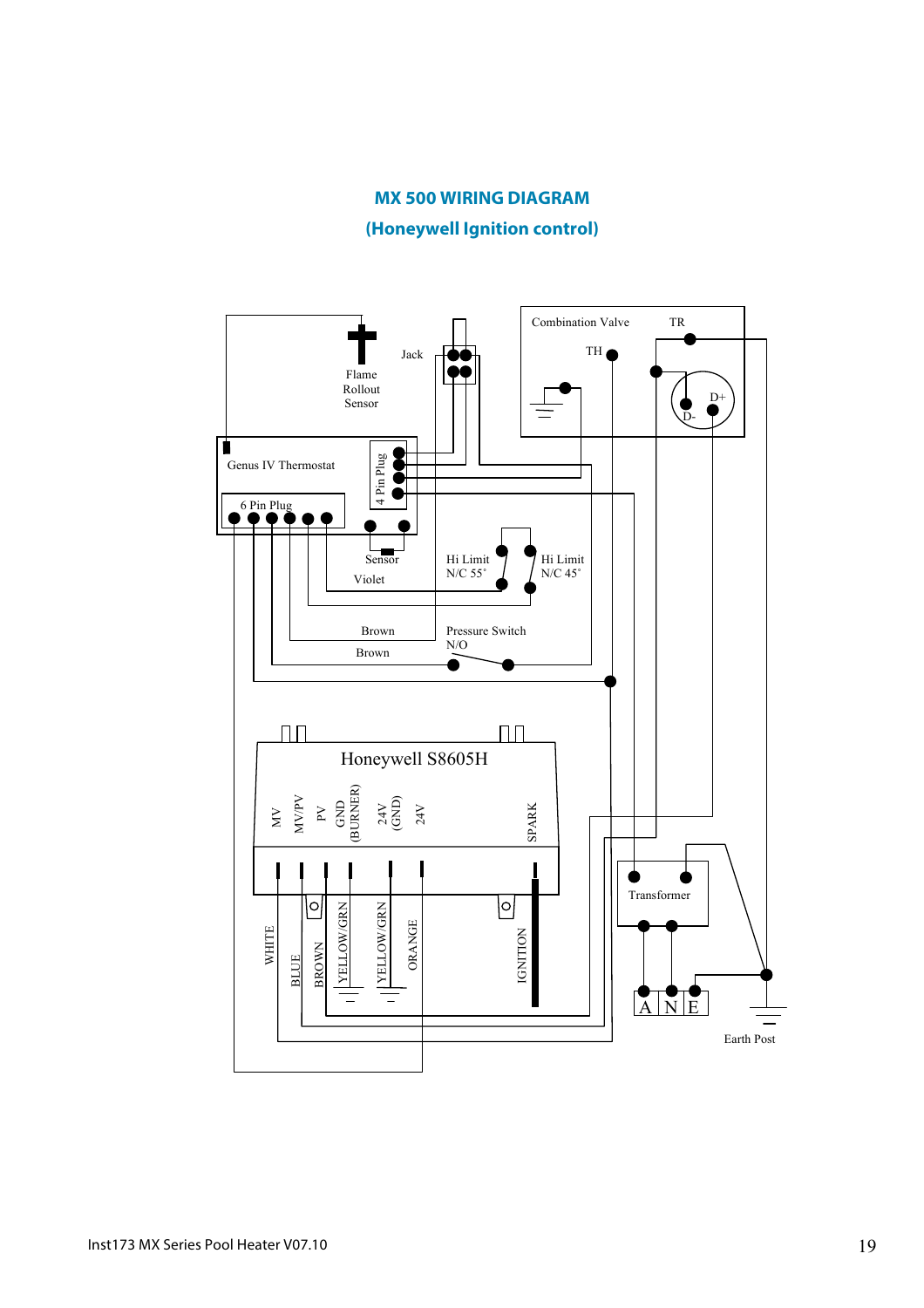#### **MX 500 WIRING DIAGRAM**

**(RAM Ignition Control)**

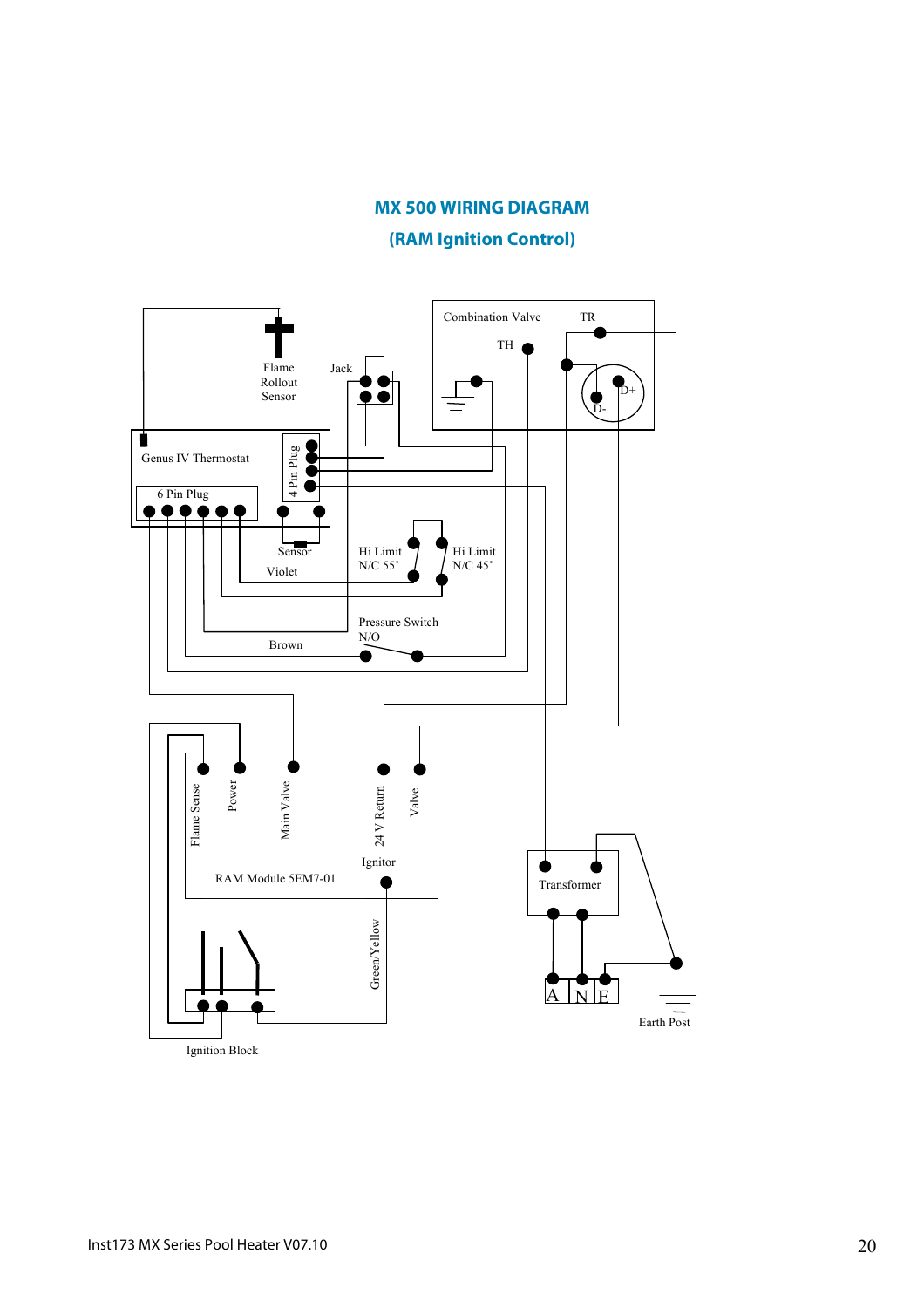#### **Maintenance of your heater**

**Maintenance Schedule: You new product incorporates moving parts and withstands high velocity water with chemicals in it. Some of these parts will wear in the normal course of use and require regular checks and maintenance. Performing these checks and maintenance will identify parts that have worn and require repair/replacement before further serious damage is sustained. A small amount of regular care and attention to your pool equipment will help ensure long life and trouble free performance.**

| Timing               | <b>Maintenance Check</b>                                                    | <b>Service action (if required)</b>                                                                                                                      |
|----------------------|-----------------------------------------------------------------------------|----------------------------------------------------------------------------------------------------------------------------------------------------------|
| <b>Monthly</b>       | Operate heater for 15 min to clear residues<br>and ensure correct operation | Start circulation pump and turn heater on,<br>leaving to run for a few minutes. This will<br>clear flue passages and keep components<br>working properly |
| <b>Three Monthly</b> | <b>Check inlet/outlet o'rings for leaks</b>                                 | Isolate Pump, turn power off, clean and<br>grease O rings or replace if necessary                                                                        |
| <b>Three Monthly</b> | Check surroundings for leaves, debris and<br>flooding                       | Remove debris from around the base of the<br>hearer and rectify if any flooding. Clear<br>vegetation from around the flue                                |
| <b>Annually</b>      | <b>Check gas pressures</b>                                                  | Call Service technician to perform annual<br>gas checks and routine maintenance                                                                          |

**Important note**: Regular maintenance is important to ensure long life and trouble free performance of your pool equipment. If unable to perform the maintenance yourself, contact your local AstralPool office who will arrange a trained service technician to perform the maintenance for you.

Model No.:

Serial No.: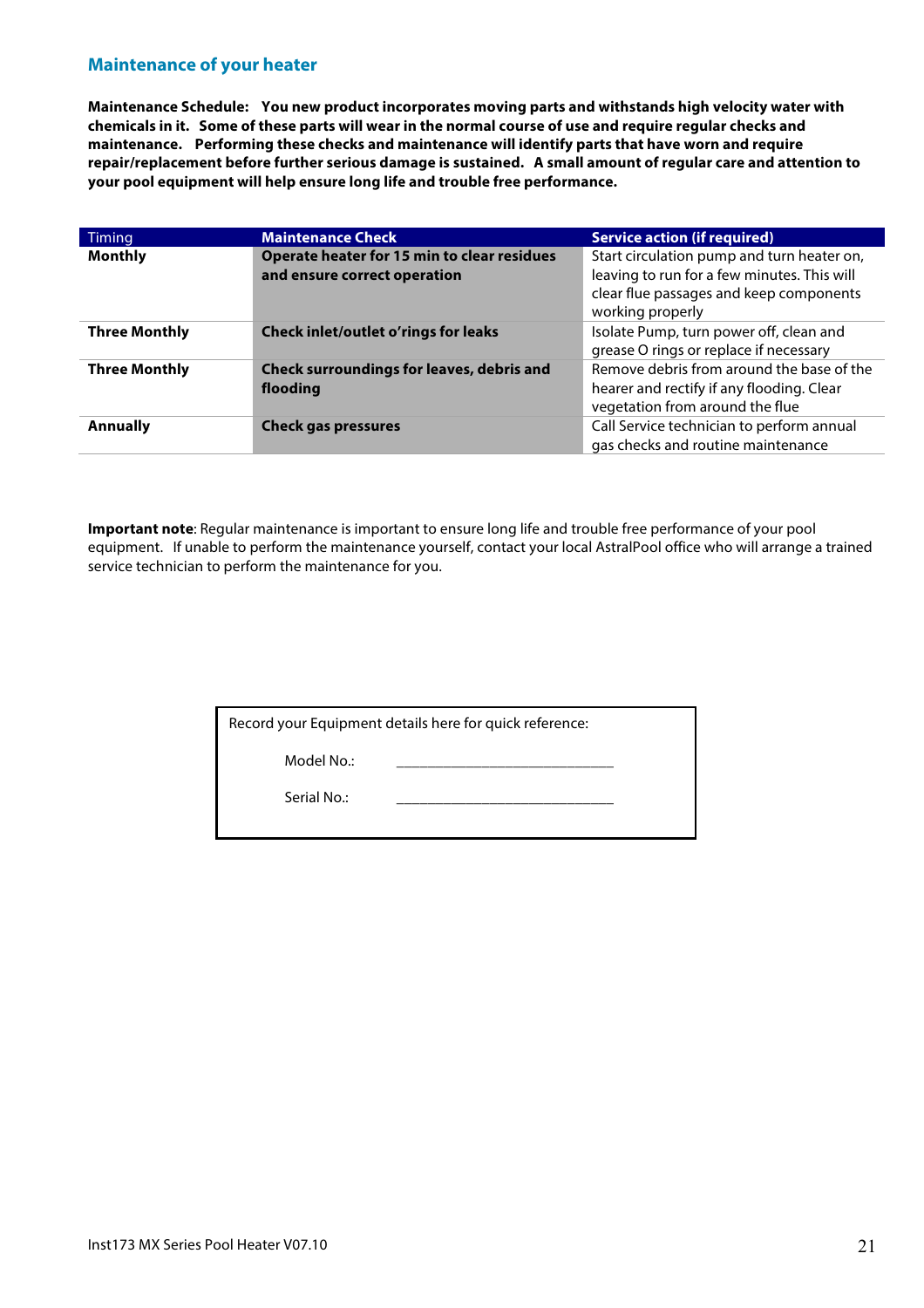|  | . |  |
|--|---|--|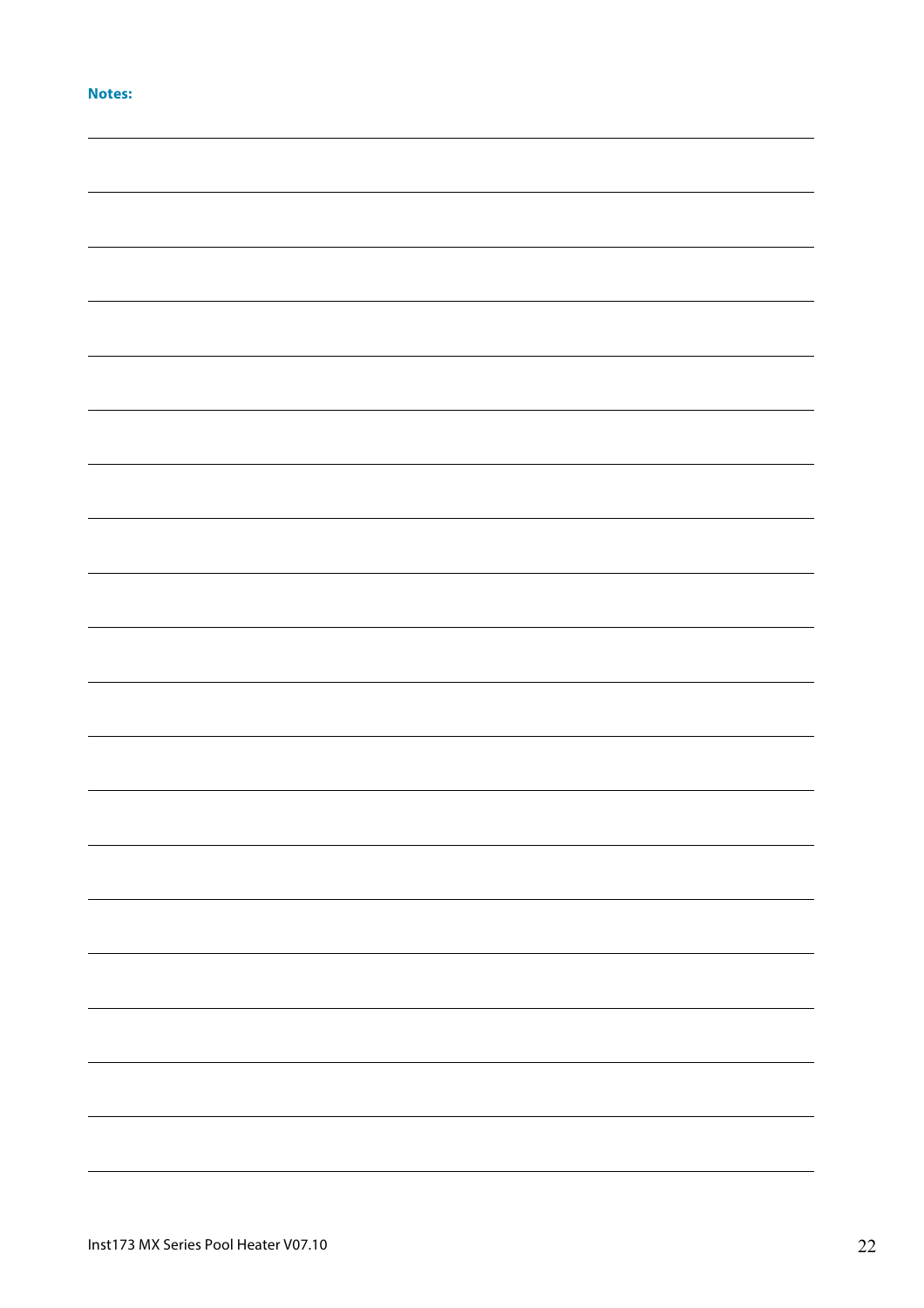AstralPool cover your Hurlcon MX Series pool and spa heater with a limited 5 year Pro Rata warranty against defective materials and workmanship from the date of purchase (plus 30 days to allow for installation).

- 1. The cabinet, refractory insulation and combustion chamber are covered for a period of five years (plus 30 days to allow for installation).
- 2. The heat exchanger, burners, inlet and return water headers are covered for a period of two years (plus 30 days to allow for installation).
- 3. Components such as gas valve, thermostat, pilot, wiring, gaskets and all other parts are covered for a period of one year (plus 30 days to allow for installation)

The warranty includes 12 months in field labour costs where the heater is installed in a capital city metropolitan area or within a 20 km radius of an Authorised AstralPool Service Agent.

Like your motor vehicle, your new heater requires periodic service and maintenance to keep it operating in top condition and at maximum efficiency. An annual service by one of our qualified service technicians is highly recommended.

## **Limitations**

All warranties only apply if the heater is installed and operated in complete compliance with the installation and operating instructions. The warranty shall not apply to any heaters or parts which have been subject to accident, negligence, alteration, abuse or misuse.

Corrosion of the heat exchanger is caused by improper water chemical balance and will void all warranties. Refer to Installation and Operating Instructions for water balance guide. AstralPool assumes no liability for consequential damages of any kind. In field labour warranty is applicable in capital city metropolitan areas and within a 20 km radius of AstralPool Authorised Service Agents. Should you request a warranty service call and the problem is diagnosed as nonwarrantable, you will be charged for a diagnostic service call plus any parts and labour required to repair the heater. No person is authorised to make any representations on behalf of AstralPool.

## **Commercial Installations**

On commercial installations, such as health clubs, motels/hotels and hydrotherapy facilities, parts and in field labour warranty (within capital city metropolitan areas or 20 km radius of Authorised Service Agents) is 12 months from the date of purchase plus 30 days.